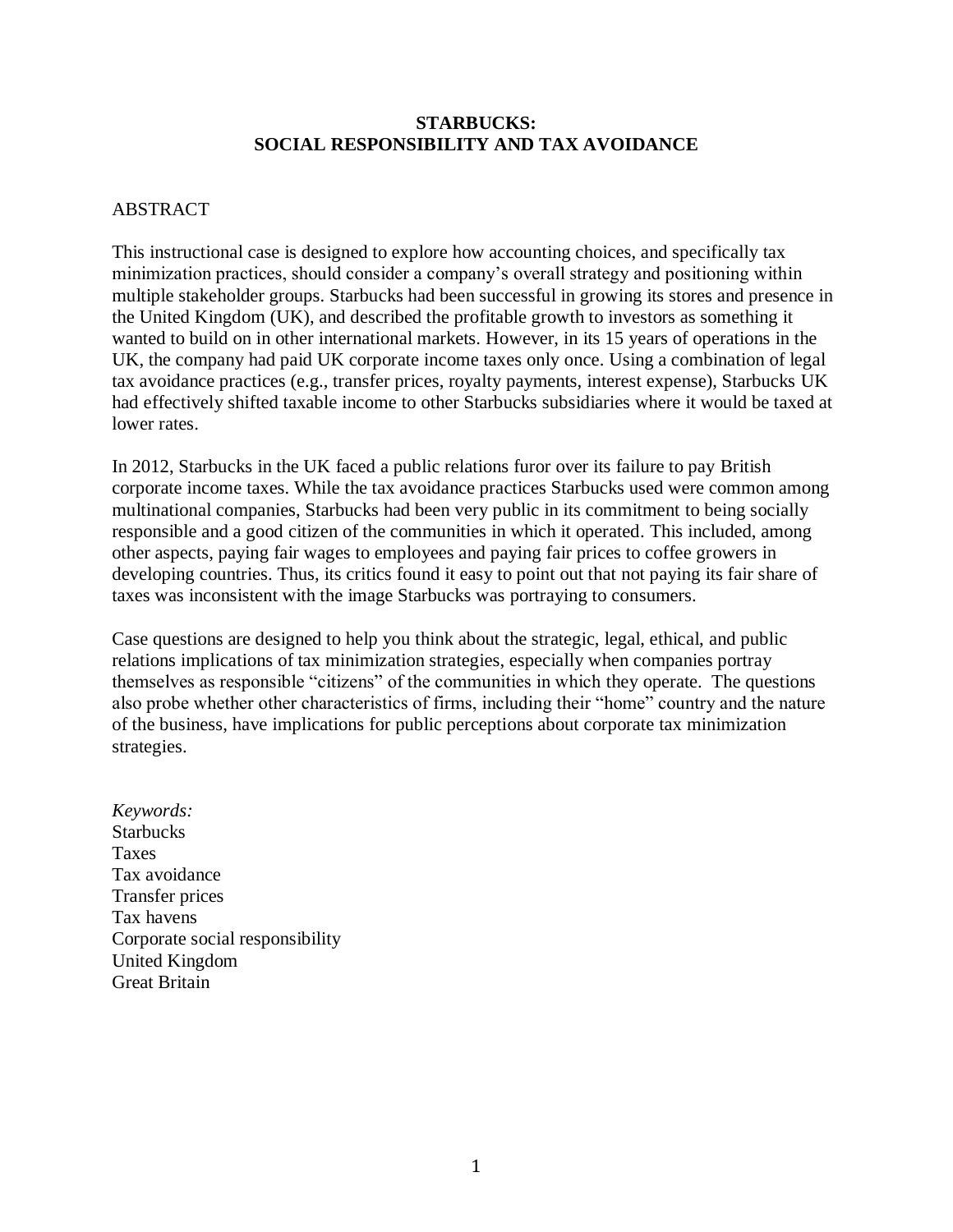### **1. Introduction**

 $\overline{\phantom{a}}$ 

After years of success and rapid growth, Starbucks found itself struggling as the global economy entered a financial crisis that would become "the great recession" (Barbaro & Martin, 2008). In January of 2008, Starbucks' CEO, Howard Schultz, articulated a "Transformation Agenda" to address the challenges facing the company and ensure long-term future success (Schultz, 2008). Although this agenda was multifaceted and outlined many changes, Schultz was careful to note that the company's commitment to social responsibility would not change. In the first of a series of "Transformation Agenda Communications," Schultz stated:

*But even as we execute this transformation, there are certain integral aspects of our company that will not change at all. These include our commitment to treating each other with respect and dignity, providing health care and Bean Stock for all of our eligible full- and part-time partners, and our commitment to our community efforts, our ethical sourcing practices and encouraging our coffee suppliers to participate in our CAFE practices program in our origin countries.*  (Schultz, 2008)

By the end of 2012, Starbucks was reporting increased earnings, revenue growing at more than 11%, and was raising its forward-looking profit forecasts (Baertlein, 2012). It also found itself facing a public relations challenge that threatened the company's brand and reputation for corporate social responsibility (Houlder, 2012). On October 15, 2012 Reuters published a report titled, "Special Report: How Starbucks avoids UK taxes" (Bergin, 2012). This report described the location of Starbucks affiliates and the inter-company transactions that explained how Starbucks' UK stores could generate operating profits but legally report no taxable income in the UK. This story received a lot of media attention, and Starbucks made some attempts to respond to the criticism it received for its tax avoidance efforts. These responses seemed to only fuel the criticism from the media, its customers, politicians, and UK businesses that paid UK corporate tax on profits. Amid UK budget cuts to social services, protesters sought to bring attention to the impact of corporate tax avoidance on tax revenues and social services in the UK. Starbucks became a target for protesters because its UK stores were quite visible and reported billions of pounds of sales, while the company had paid almost no UK income taxes since beginning operations in 1998. Exhibit 1 includes links to news videos including footage of the protests.<sup>1</sup>

Public accusations of "immoral" tax avoidance and "ripping off" taxpayers (Syal & Wintour, 2012) were not consistent with Starbucks' image and the community responsibility it had assumed:

<sup>1</sup> All data and information are from the time of the UK row over Starbucks' tax avoidance - late 2012 (the company's fiscal year ended in 2013). The epilogue provides updated information on subsequent events. Other companies are currently receiving scrutiny over their tax strategies, and firms face similar issues on a regular basis. The intent of keeping this case set in 2012 is to allow readers to experience events as an accountant or tax professional at Starbucks during that time period.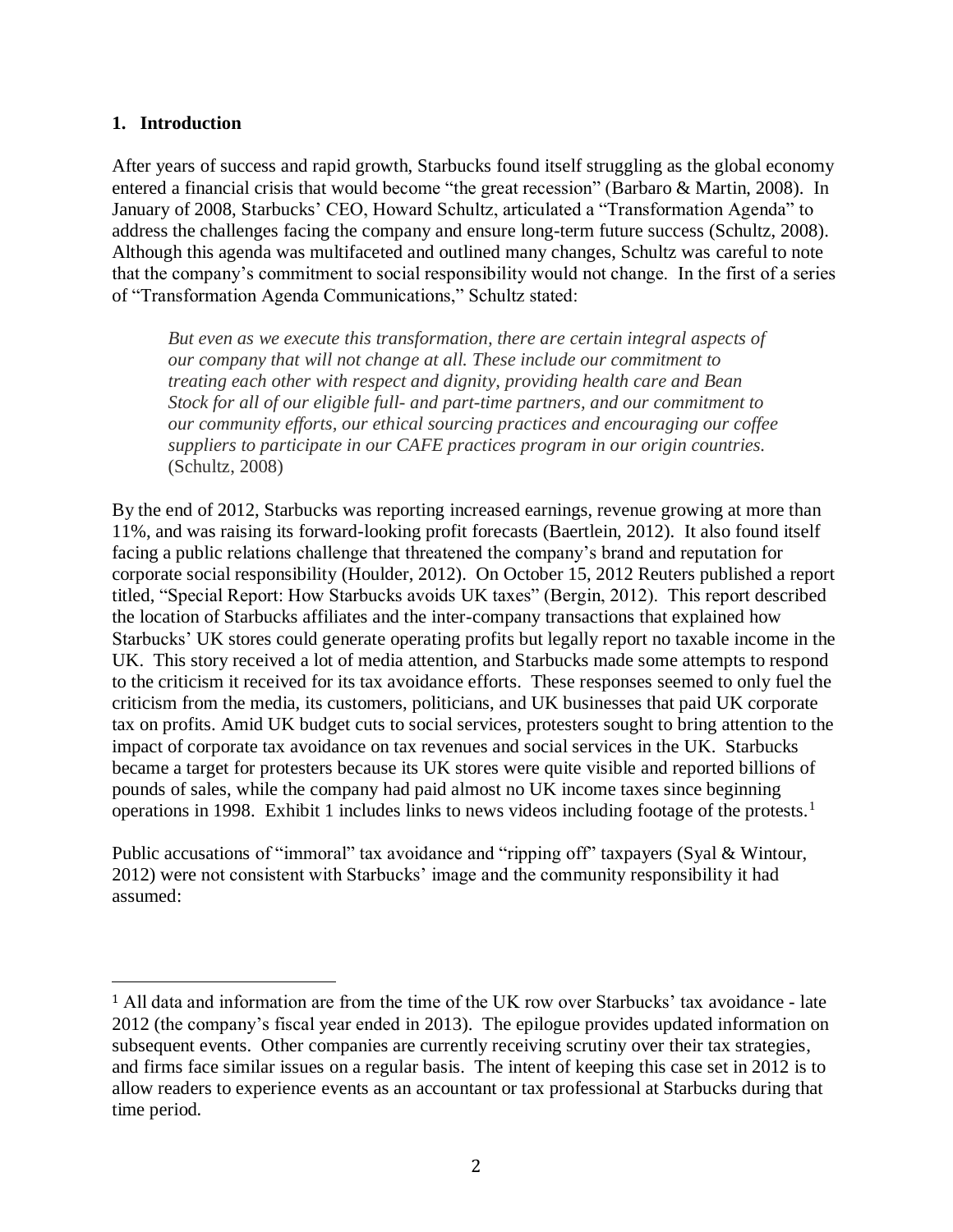*We've been building a company with a conscience for more than four decades, intent on the fair and humane treatment of our people as well as the communities where we do business, and the global environment we all share. We are proud of our heritage. Yet never before have we seen the marketplace and today's consumers have such a deep interest in and knowledge about what companies stand for and how they are living up to their promises. Not only is standing for something beyond making a profit the right thing to do, it is the way business must be conducted in the 21st century. Only by doing business through the lens of humanity can an organization establish a crucial reservoir of trust with its people and its customers. At Starbucks, it is a trust we must earn every day*. (Starbucks, 2012c)

Exhibit 1: Video links



Jonathan Paige, theguardian.com, December 8, 2012, video available at [http://www.theguardian.com/business/video/2012/dec/08/uk-uncut-starbucks-taxes-video;](http://www.theguardian.com/business/video/2012/dec/08/uk-uncut-starbucks-taxes-video) last accessed April 1, 2016.



Starbucks, Amazon, Google accused of UK tax avoidance NBC Nightly News (reported by iTV's Libby Weiner), December 3, 2012, video available at [http://www.nbcnews.com/video/nightly-news/50056785#50056785;](http://www.nbcnews.com/video/nightly-news/50056785#50056785) last accessed April 1, 2016.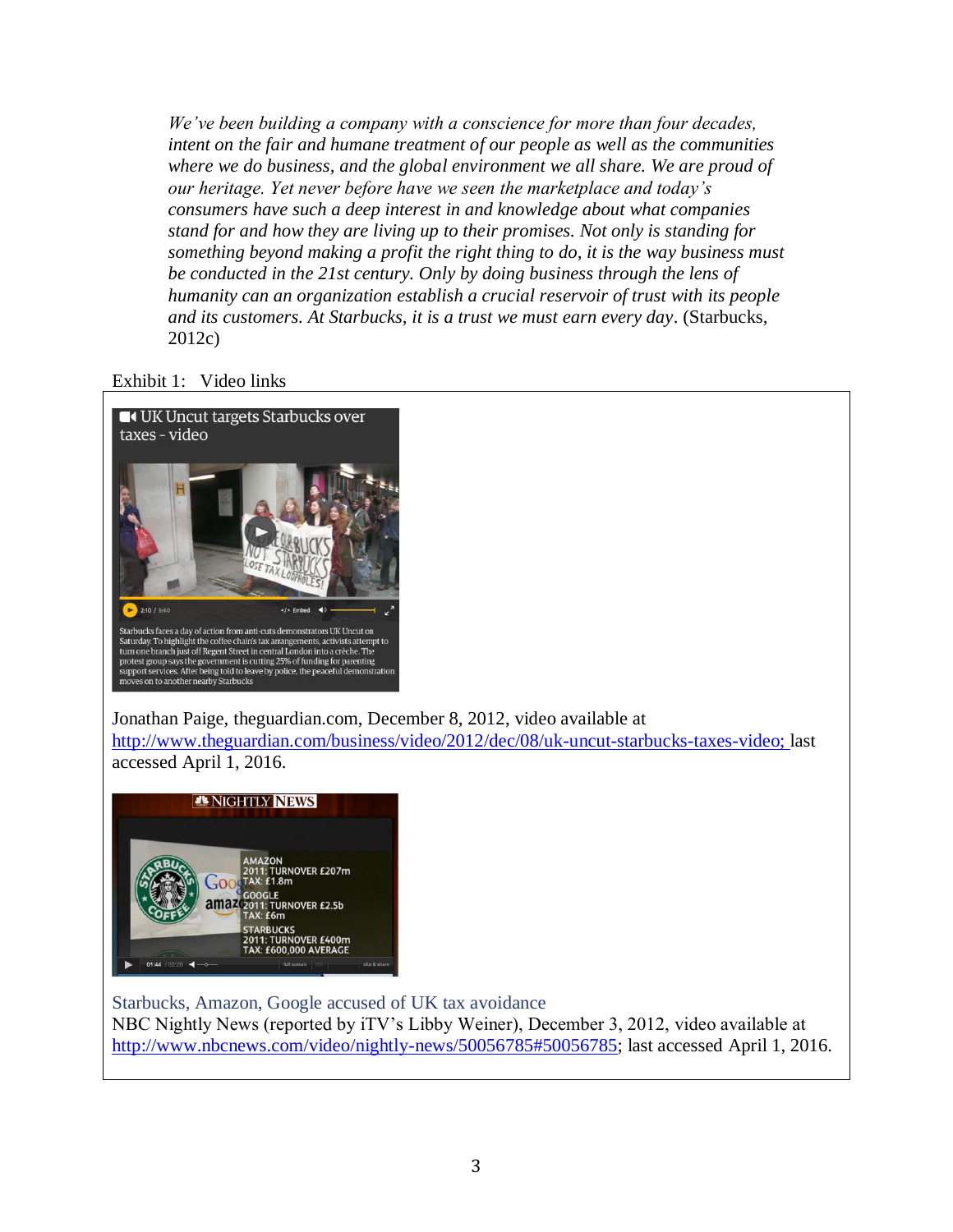# **2. A tale of two Starbucks**

Starbucks began UK operations in 1998 (Bergin, 2012), and as of September 29, 2013, 764 stores were open (549 company-owned and 215 licensed stores) (Starbucks, 2013a, pp. 4-6). In communications with analysts and investors between 2001 and 2011, Starbucks executives described its UK operations as profitable and held the unit's successful operation up as a model for other international markets (Bergin, 2012). Nevertheless, it consistently reported net losses to UK tax authorities, reporting a taxable profit only once in its first 14 years of operations in the UK (BBC News, 2013).

Starbucks characterized the performance of its UK operations in distinctly different ways to two different audiences: to investors, Starbucks described its UK operations as profitable, but to UK tax authorities the company reported losses (Bergin, 2012). Although this may seem disingenuous at best, there were no allegations of illegal actions. Financial accounting standards establish the parameters for reporting net income or loss reported to investors in a company's financial statements. Tax rules are distinct from financial accounting standards, making it quite common for taxable income to differ from net income reported in financial statements. Multinational corporations like Starbucks have operations in multiple taxing jurisdictions, further complicating the determination of the amount of income subject to taxation in any particular country.

# **3. Incentives and mechanisms for shifting and minimizing taxable income**

Countries have different income tax policies, regulations, and rates. This creates incentives for companies to minimize taxes by shifting taxable income across jurisdictions. For decades, multinational companies have used well-known techniques to legally shift profits from high tax countries to lower tax countries. Transfer pricing, for example, is one of the most commonly used methods to shift profits.

A transfer price is the price charged in a business transaction between entities under common ownership. Multinational companies can reduce income taxes by locating a subsidiary in a country with favorable tax policies, and using this subsidiary as a supplier to other subsidiaries located in higher-tax countries. This tax advantage can be increased by charging the highest price possible for supplies, reducing the profit reported by the purchasing subsidiaries in high-tax countries, and increasing that of the supplier (the subsidiary in a low-tax country). Since the transacting companies are part of the same multinational company, transfer prices and the allocation of profits across subsidiaries have no effect on the total gross profit reported in the consolidated financial statements for the entire corporation. However, transfer prices and the allocation of profit across subsidiaries in multiple tax jurisdictions can substantially affect the total income tax paid by a multinational company, and thus its consolidated net income. It can also affect the amount of income tax that a multinational company pays in individual countries.

Transfer prices are established by companies under common control, and it can be difficult to determine an arms-length transaction price. Substantial judgment is often necessary to determine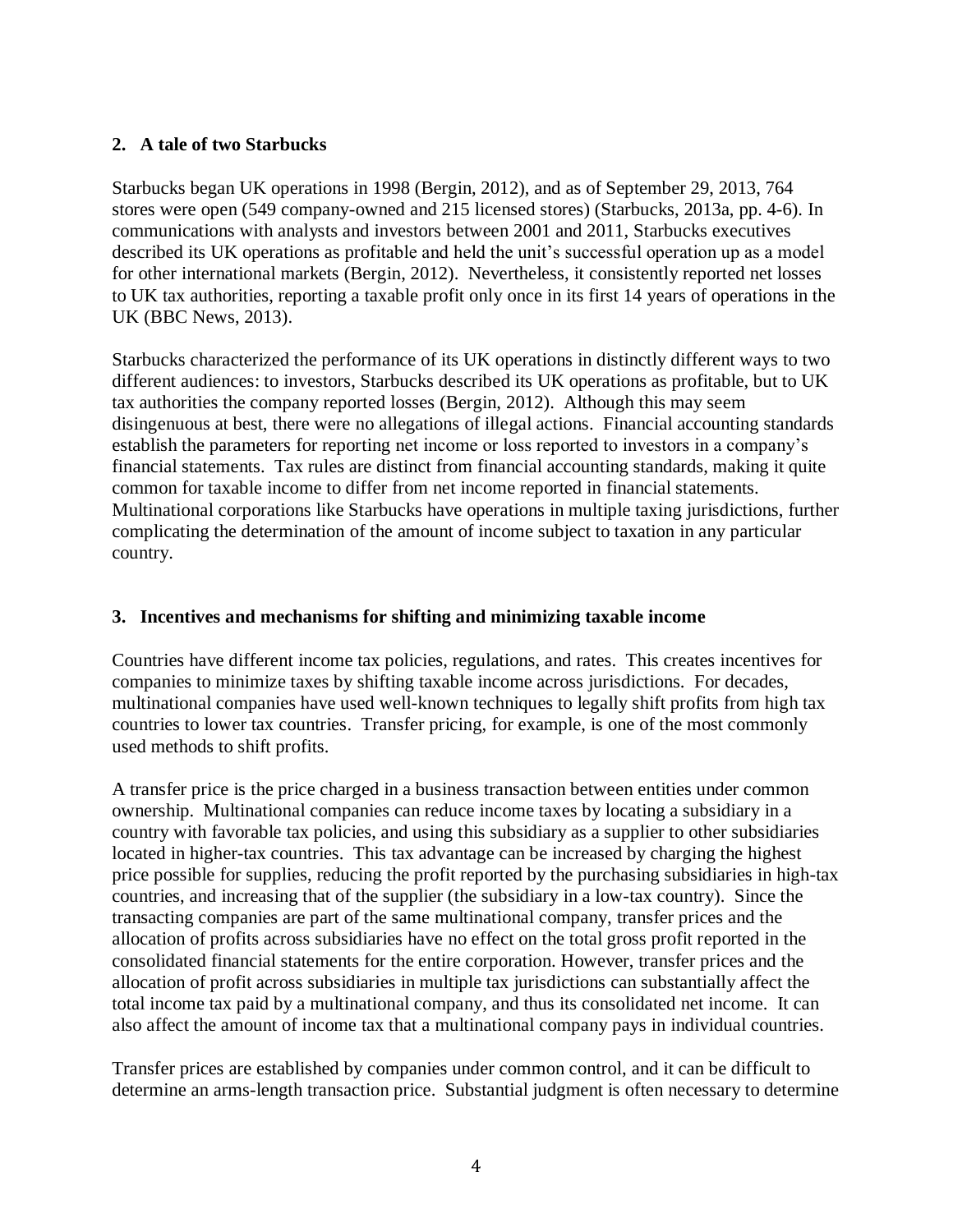where value is created in order to determine an appropriate transaction price. This creates opportunities for multinational companies to use transfer pricing opportunistically to minimize taxes. However, it also creates uncertainty and risk for multinational companies, since transfer prices are subject to scrutiny by income tax regulators. The amounts involved can be substantial. For example, in 2006 the US IRS reached a \$3.4 billion settlement with GlaxoSmithKline in a transfer-price dispute (McKinley, 2013).

In recent years, technology companies have become associated with the use of transfer pricing approaches to reduce income taxes. These companies rely on intellectual property, which is much easier to move than tangible property. A multinational company's intellectual property can be held by one subsidiary that then charges royalty or licensing fees to other subsidiaries. By selectively choosing the tax jurisdictions where intellectual property is held and establishing the licensing fees charged, multinational companies can effectively shift income across tax jurisdictions. Google has been particularly adept at using these techniques to minimize taxes. Over a three-year period beginning in 2007, Google saved \$3.1 billion and increased reported earnings by 26 percent (Drucker, 2010).

Tax rates vary by country, by the type of activity being taxed, and sometimes through special arrangements between companies and local tax authorities as part of an incentive package for the company to make investments in a certain location. For example, 2012 corporate tax rates in Switzerland were generally under 20% (varying significantly by canton), while corporate taxes were 24% in UK, 25% in Netherlands, and up to 40% in USA (KPMG, 2016). In certain countries corporate earnings were not taxed (e.g., Bahamas, Bermuda, Cayman Islands). However, the Swiss tax rate on commodity trading gains was 5%, and the rate on royalties for the use of intellectual property was as low as 2% (Bergin, 2012). Ireland also taxed royalties at 5%. Thus, a company that chose to have royalties paid to a subsidiary in a country with lower taxes on royalties, and traded commodities (e.g., coffee) through countries with lower taxes on trading gains, could reduce its overall tax bill compared to a company that did not structure transactions in this manner.

# **4. How Starbucks' shifted UK operating profits to other taxing jurisdictions**

Transactions between affiliated companies under the common control of Starbucks helped to create the taxable losses reported to UK tax authorities. These can be categorized into the following three areas:

Royalty Payments: Starbucks' UK unit was charged a royalty fee for the right to use intellectual property including the Starbucks brand and various business operations. This fee, equal to 6 percent of sales, was deductible for UK taxable income. These royalties were channeled through various Starbucks owned companies in ways that reduced the effective tax rate to less than 5 percent (Wykes, 2013).

For every £1 million revenue, Starbucks UK would pay £60,000 in royalties to another Starbucks entity and deduct this amount in computing its UK taxable income. If Starbucks UK had not made these royalty payments, for every £1 million in revenue, its deductible expenses would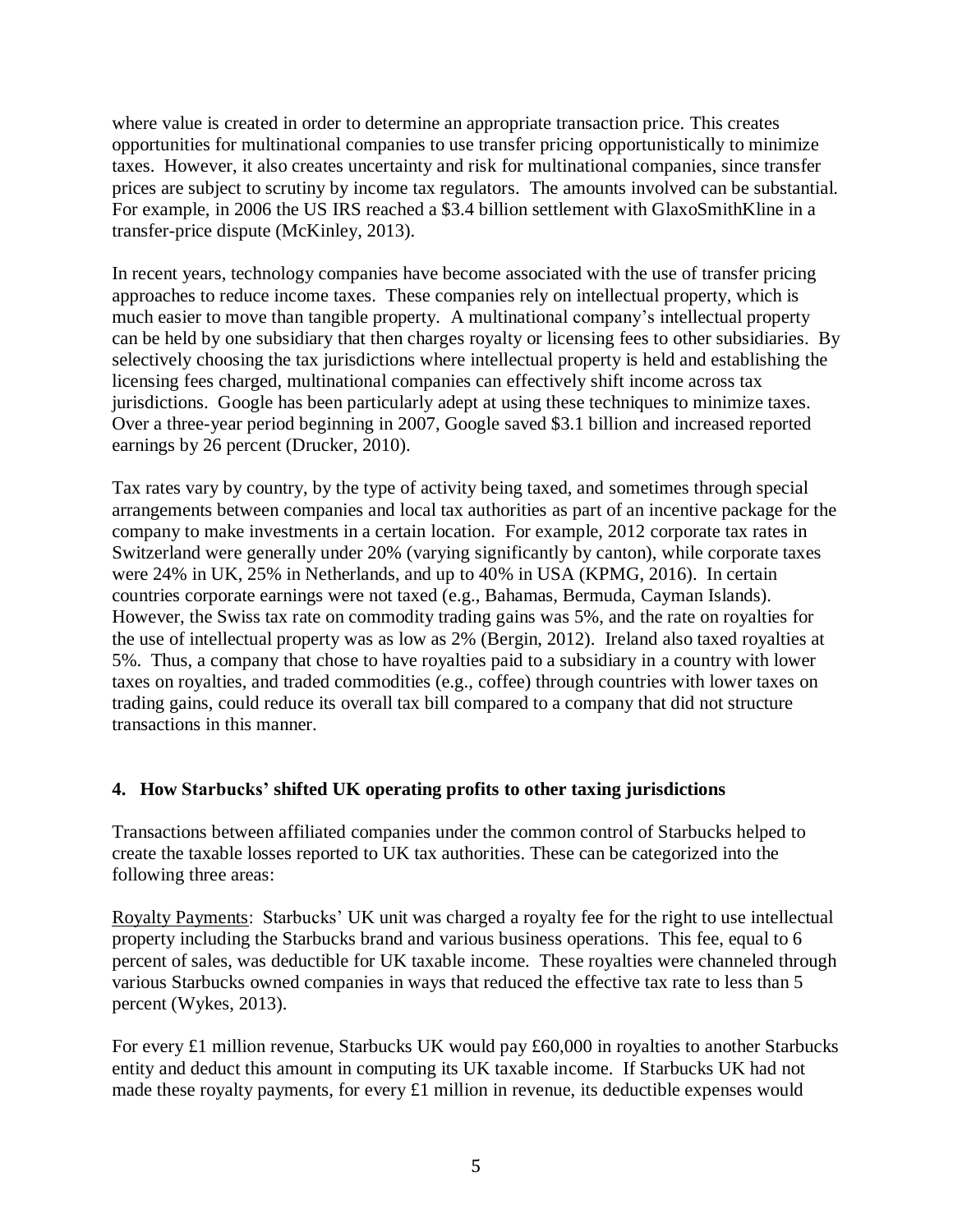have been lower and its taxable income would have been £60,000 higher. At the UK corporate tax rate of 24%, Starbucks UK would have been subject to about £14,400 of taxes on every £1 million in revenue. The royalty payments effectively shifted taxable income from the UK to a jurisdiction with a much lower tax rate.

Transfer Pricing: The coffee sold at Starbucks stores in the UK was purchased from a Starbucks trading company based in Switzerland, and was roasted by a Starbucks company based in the Netherlands. Of course the actual coffee beans originated somewhere with a tropical climate, and may never have passed through Switzerland. Switzerland, however, was just the legal address for the trading company. Ultimately, the transaction prices between the three Starbucks entities determined a major component of the cost of the products sold by Starbucks' UK stores. By paying a higher price for coffee to another Starbucks entity, Starbucks UK increased costs and reduced taxable income reported in the UK, thus shifting profit to its Dutch and/or Swiss entities. Although corporate income tax rates were similar in the UK and the Netherlands (24 and 25 percent, respectively), in Switzerland, profits from international commodity trades were taxed at 5 percent (Bergin, 2012). Starbucks also had a special tax agreement with the Netherlands as part of its agreement to locate its roasting facilities there. Thus, Starbucks' corporate tax rate in the Netherlands was lower than the standard corporate rate (European Commission, 2015).

Example: Assume that Starbucks Switzerland paid suppliers £900,000 to have green (unroasted) coffee delivered to Starbucks roasting facilities in the Netherlands, and charged the Dutch roasting entity £1.2 million for the beans and its sourcing services. The Dutch entity then roasted the beans, and sold them to Starbucks UK for £1.5 million to cover the cost of roasting and transport, as well as a royalty payment it made to another Starbucks entity for the "knowledge" it used to roast and package the beans. Assuming that the actual cost of the coffee delivered to the UK, including transportation, logistics management, and roasting, was £1 million, Starbucks UK paid an extra £500,000 for the roasted coffee. The inflated transfer price increased Starbucks UK's deductible costs, and thus reduced its taxable income by £500,000. At the UK corporate tax rate of 24%, if this transfer price had not been inflated, £500,000 would have flowed through to taxable income, and Starbucks UK would have owed £120,000 in taxes for every £1 million worth of roasted coffee beans.

Inter-company debt: Starbucks financed the growth of its UK operations with inter-company debt, and charged an interest rate  $(LIBOR<sup>2</sup>)$  plus 4%) that was substantially higher than its corporate bond rate (LIBOR plus 1.3%) and the rate that other US multinational restaurant chains charged their subsidiaries (typically LIBOR plus 2%) (Bergin, 2012). The interest Starbucks UK paid to other Starbucks companies was deductible and reduced the amount of income subject to tax in the UK. Starbucks UK paid £2 million in interest payments to other Starbucks companies in its 2012 fiscal year (Bergin, 2012). Because of the high inter-company interest rate, Starbucks UK paid approximately £1 million more interest than it would have paid at its corporate bond rate. At a corporate tax rate of 24%, this incremental interest expense reduced UK taxes by £240,000. Starbucks UK's interest payments would represent interest

 $\overline{\phantom{a}}$ 

<sup>2</sup> LIBOR is an interest rate that banks charge each other, and is typically used as a benchmark for setting other interest rates.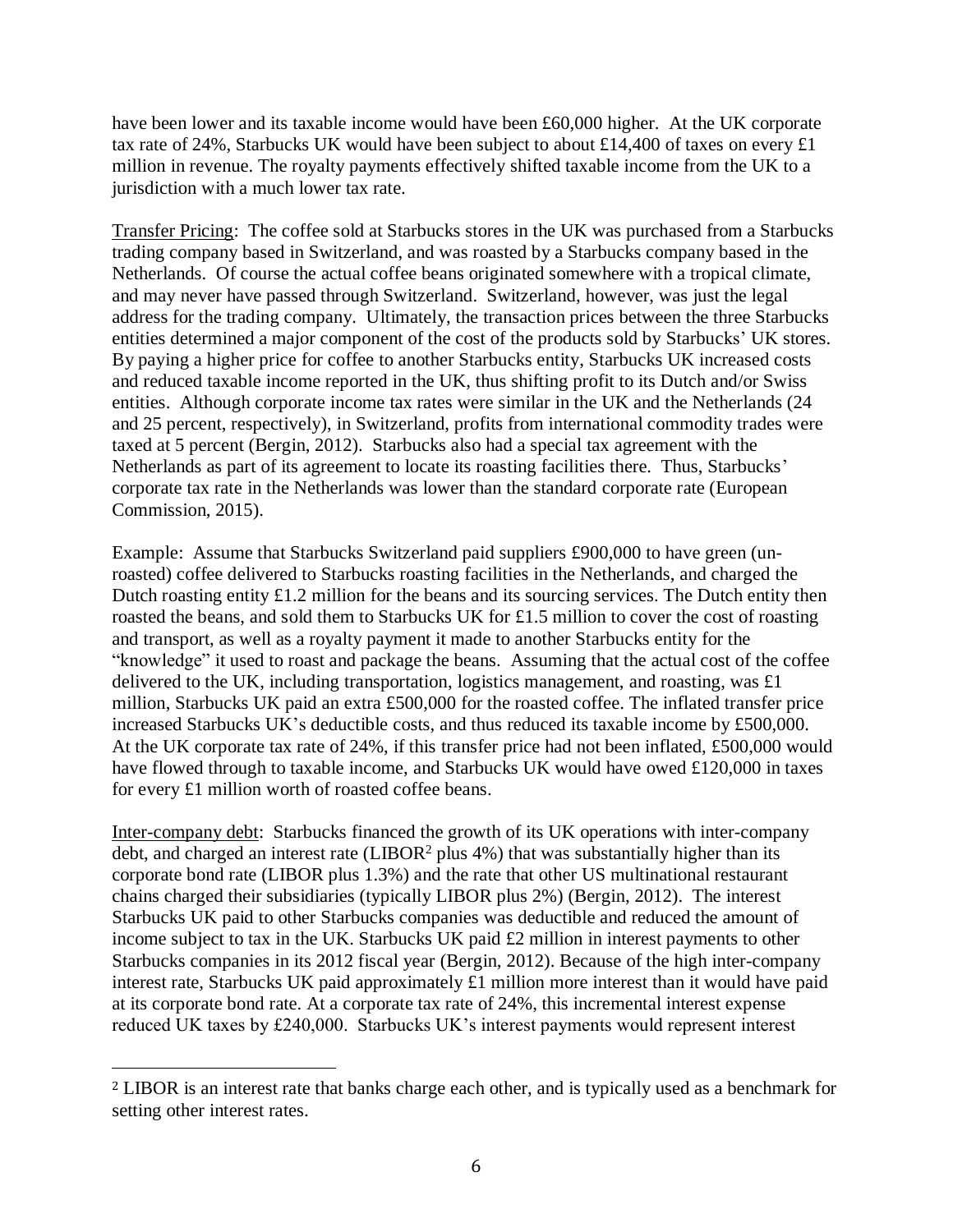revenue for another Starbucks entity and be subject to income tax, but once again that entity would be strategically located in a tax haven where the rate was substantially lower than the rate in the UK.

# **5. Starbucks and social responsibility**

Since 2001, Starbucks articulated a commitment to corporate social responsibility and issued a Global Responsibility Report (Starbucks, 2013b). Exhibit 2 includes excerpts from Starbucks' 2013 Annual Report (filed with the Securities Exchange Commission as Form-10K) that reflect the importance of social responsibility to the company's business and brand. In 2008, the company established a set of goals related to ethical sourcing, environmental impact, and community improvement (Starbucks, 2013b, p. 3). Starbucks' annual Global Responsibility Report includes a summary of its performance related to these goals. The Starbucks Global Responsibility Goal Performance Summary for fiscal 2013 is reproduced in Exhibit 3.

#### Exhibit 2

Selected excerpts from Starbucks 2013 Annual Report regarding social responsibility (emphasis added)

#### Item 1. Business

**Global Responsibility**

**We are committed to being a deeply responsible company in the communities where we do business. Our focus is on ethically sourcing high-quality coffee, reducing our environmental impacts and contributing positively to communities around the world. Starbucks Global Responsibility strategy and commitments are integral to our overall business strategy. As a result, we believe we deliver benefits to our stakeholders, including employees, business partners, customers, suppliers, shareholders, community members and others. For an overview of Starbucks Global Responsibility strategy and commitments, please visit www.starbucks.com.**

#### Item 1A. Risk Factors

You should carefully consider the risks described below. If any of the risks and uncertainties described in the cautionary factors described below actually occurs, our business, financial condition and results of operations, and the trading price of our common stock could be materially and adversely affected. Moreover, we operate in a very competitive and rapidly changing environment. New factors emerge from time to time and it is not possible to predict the impact of all these factors on our business, financial condition or results of operation...

**Our success depends substantially on the value of our brands and failure to preserve their value, either through our actions or those of our business partners, could have a negative impact on our financial results. We believe we have built an excellent reputation globally for the quality of our products, for delivery of a consistently positive consumer experience and for our corporate social responsibility programs.** Our brand is recognized throughout the world and we have received high ratings in global brand value studies. To be successful in the future, particularly outside of US, where the Starbucks brand and our other brands are less well-known, we believe we must preserve, grow and leverage the value of our brands across all sales channels…

Business incidents, whether isolated or recurring and whether originating from us or our business partners, that erode consumer trust, such as contaminated food, recalls or actual or perceived breaches of privacy, particularly if the incidents receive considerable publicity or result in litigation, can significantly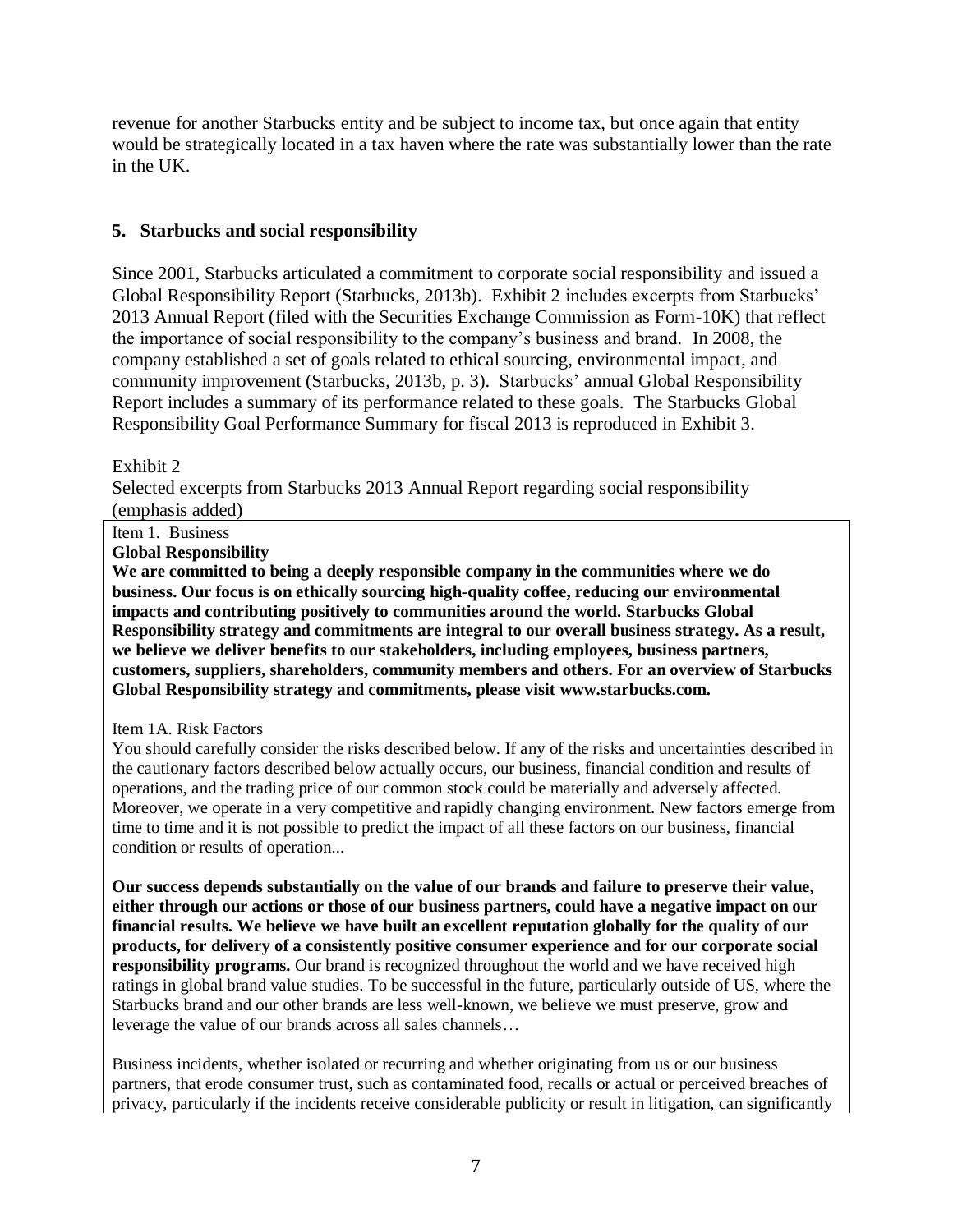reduce brand value and have a negative impact on our financial results. **Consumer demand for our products and our brand equity could diminish significantly if we or our licensees or other business partners fail to preserve the quality of our products, are perceived to act in an unethical or socially irresponsible manner, fail to comply with laws and regulations or fail to deliver a consistently positive consumer experience in each of our markets.** Additionally, inconsistent uses of our brand and other of our intellectual property assets, as well as failure to protect our intellectual property, including from unauthorized uses of our brand or other of our intellectual property assets, can erode consumer trust and our brand value and have a negative impact on our financial results.

Source: Starbucks. (2013a). *Annual Report*. Retrieved from [http://investor.starbucks.com/phoenix.zhtml?c=99518&p=irol-reportsAnnual;](http://investor.starbucks.com/phoenix.zhtml?c=99518&p=irol-reportsAnnual) last accessed April 1, 2016.

#### Exhibit 3

| Goal                                                                                                                      | Unit               | 2008       | 2009       | 2010       | 2011       | 2012            | 2013       | Goal   | <b>Footnotes</b>                                                                                                                                                                                                  |
|---------------------------------------------------------------------------------------------------------------------------|--------------------|------------|------------|------------|------------|-----------------|------------|--------|-------------------------------------------------------------------------------------------------------------------------------------------------------------------------------------------------------------------|
| Ensure 100% of our coffee is ethically sourced by 2015                                                                    | %                  | 77         | 81         | 84         | 86         | 93              | 95         | 100%   | 2008-2011 results include C.A.F.E. Practices only.                                                                                                                                                                |
| Invest in farmers and their communities by<br>increasing farmer loans to \$20 million by 2015                             | <b>SM</b>          | 12.5       | 14.5       | 14.6       | 14.7       | 15.9            | 11.9       | \$20M  | Commitment is defined as being made either by<br>public declaration of intent or signed contract.                                                                                                                 |
| Improve farmers'access to carbon markets, helping them generate additional income<br>while protecting the environment     |                    |            |            |            |            | <b>ON TRACK</b> |            |        |                                                                                                                                                                                                                   |
| Mobilize our partners (employees) and customers to<br>contribute 1 million hours of community service per<br>year by 2015 | <b>Hours</b>       | 245.974    | 186,011    | 191.224    | 442.353    | 613.214         | 630.912    | 1 M    | 2008 results for US and CA including Youth Action<br>Grant service hours; 2009-2013 includes all global<br>markets regardless of ownership.                                                                       |
| Engage a total of 50,000 young people to innovate<br>and take action in their communities by 2015                         | People             | N/A        | 20,868     | 53,673     | 50,050     | 54,848          | N/A        | 50,000 | 2010-2012 ACHIEVED; now tracking new youth<br>leadership metrics.                                                                                                                                                 |
| Implement front-of-store recycling in our company-<br>operated stores by 2015                                             | %                  | N/A        | N/A        | 5          | 18         | 24              | 39         | 100%   | 2010-2013 U.S. and Canada company-operated stores.                                                                                                                                                                |
|                                                                                                                           | <b>Stores</b>      |            |            | 382        | 1.390      | 1.843           | 3.086      |        |                                                                                                                                                                                                                   |
| Serve 5 percent of beverages made in our stores in<br>personal tumblers by 2015                                           | %                  | 1.1%       | 1.4%       | 1.5%       | 1.5%       | 1.5%            | 1.8%       | 5%     | 2008-2011 results restated using total beverages vs.<br>total transactions.                                                                                                                                       |
|                                                                                                                           | #                  | 22,090,511 | 26,257,492 | 32,650,747 | 34,199,507 | 35,754,382      | 46,970,869 |        | U.S., Canada, UK, France, Germany and Netherlands<br>company-operated stores.                                                                                                                                     |
| Reduce energy consumption by 25% in our<br>company-operated stores by 2015                                                | %                  | $\Omega$   | 1.7%       | 3.3%       | 7.5%       | 6.5%            | 7.1%       | 25%    | Pecentage change to the 2008 baseline.<br>Average energy use per square foot/store/month<br>U.S. and Canada company-operated stores.                                                                              |
|                                                                                                                           | <b>KWH</b>         | 6.80       | 6.69       | 6.58       | 6.29       | 6.36            | 6.32       | 5.10   | Avg electricity use per square foot/store/month U.S.<br>and Canada company-operated stores.                                                                                                                       |
| Purchase renewable energy equivalent to 100% of<br>the electricity used in our global company-operated<br>stores by 2015  | $\%$               | 20         | 25         | 58         | 50         | 51              | 55         | 100%   | 2008-2010 goal and results based on for 50% of U.S.<br>and Canada company-operated stores.                                                                                                                        |
|                                                                                                                           | <b>Million KWH</b> | 211.3      | 259.5      | 580        | 558        | 586             | 650        |        |                                                                                                                                                                                                                   |
| Reduce water consumption by 25% in our company-<br>operated stores by 2015                                                | %                  | $\Omega$   | $-8.3%$    | $-21.7%$   | $-17.6%$   | $-17.5%$        | $-21.1%$   | 25%    | Percentage change to the 2008 baseline. Average<br>water use per square foot/store/month U.S. and<br>Canada company-owned stores. 2009-2012 results lowe<br>by .1-.2% due to differences in rounding methodology. |
|                                                                                                                           | Gallons            | 24.35      | 22.36      | 19.09      | 20.11      | 20.08           | 19.22      | 18.27  |                                                                                                                                                                                                                   |

#### Starbucks global responsibility goal performance summary for fiscal 2013

Source: Starbucks Global Responsibility Report, Goals and Progress 2013, p. 28

Additionally, Starbucks took strong positions regarding its responsibility to employees. Starbucks refers to employees as "partners" and provides benefits to all partners working 20 or more hours per week. These benefits include store discounts, weekly free coffee, 401(k) plans with matching contributions, discounted stock purchase options, tuition discounts at certain universities and a limited tuition reimbursement program, adoption assistance and health insurance for employees, their dependents, and domestic partners (Starbucks, 2012b).

Starbucks also took a strong position on the minimum wage. All Starbucks employees earned more than the federal minimum wage, and Howard Schultz, the CEO, has supported increasing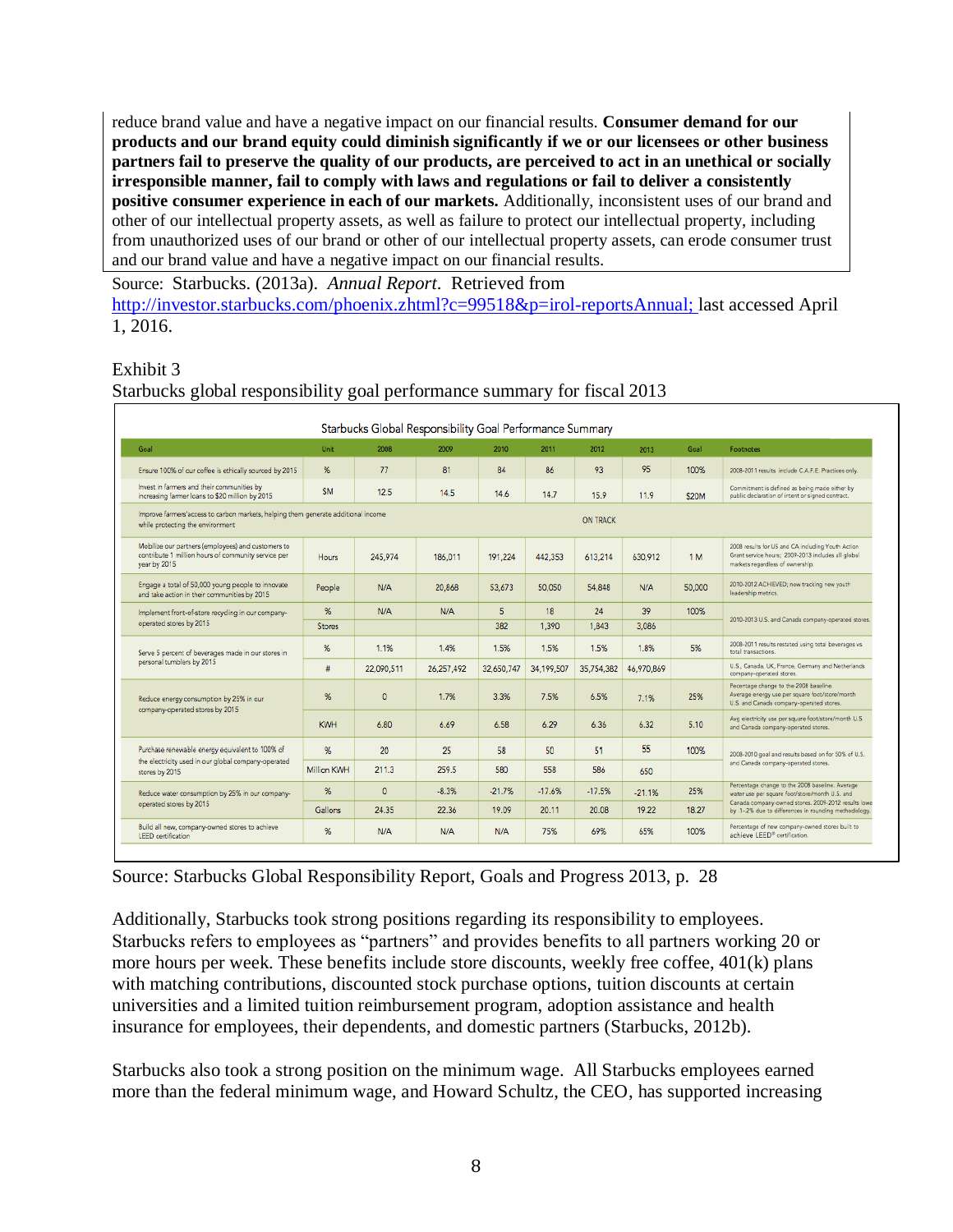the minimum wage (Lobosco, 2014). Starbucks also has programs designed to create jobs (Starbucks, 2014a), and since 2007 has been a member of the Armed Forces Network, an organization that seeks to help employ and support veterans and military spouses (Starbucks, 2014b, Starbucks 2013c).

Starbucks' website provides a link to awards and recognition that it has received. Exhibit 4 reproduces this list from 2012. The list is prefaced with the statement that, "Since the beginning, Starbucks has been a different kind of company. One that is dedicated to inspiring and nurturing the human spirit." (Starbucks, 2012a). Most of these awards relate to Starbucks' social responsibility accomplishments, and the selection of awards included on the list reflects the value that the company places on recognition for ethical and responsible behavior.

Exhibit 4

Starbucks company recognition

| <b>Starbucks Company Recognition</b>                                                                                                                                                                                                                                                                                                                                                                               |
|--------------------------------------------------------------------------------------------------------------------------------------------------------------------------------------------------------------------------------------------------------------------------------------------------------------------------------------------------------------------------------------------------------------------|
| Since the beginning, Starbucks has been a different kind of company. One that is dedicated to inspiring and nurturing the<br>human spirit. Committed to serving the finest coffee, creating an exceptional customer experience, and being a great place to<br>work. We are grateful to our partners (employees) for making us the company that we are. And we are honored to be<br>acknowledged for their efforts. |
| Here are some of our recent awards and recognition.                                                                                                                                                                                                                                                                                                                                                                |
| "No. 1 Best Coffee," Fast Food and Quick Refreshment categories<br>Zagat's Survey of National Chain Restaurants - 2009-2011                                                                                                                                                                                                                                                                                        |
| "No. 1 Most Popular Quick Refreshment Chain"<br>Zagat's Survey of National Chain Restaurants - 2009-2011                                                                                                                                                                                                                                                                                                           |
| One of "The 100 Best Companies to Work For"<br>Fortune-1998-2000, 2002-2012                                                                                                                                                                                                                                                                                                                                        |
| One of the "Most Admired Companies in America"<br>Fortune - 2003-2012                                                                                                                                                                                                                                                                                                                                              |
| One of the "World's 50 Most Innovative Companies"<br>Fast Company - 2012                                                                                                                                                                                                                                                                                                                                           |
| One of the "World's Most Ethical Companies"<br>$Ethisphere - 2007 - 2012$                                                                                                                                                                                                                                                                                                                                          |
| One of the "100 Best Corporate Citizens"<br>Corporate Responsibility/Business Ethics - 2000-2012                                                                                                                                                                                                                                                                                                                   |
| "Sustainability Design Award"<br>Global Green USA - 2011                                                                                                                                                                                                                                                                                                                                                           |
| "Most Ethical Company, European Coffee Industry"<br>Allegra Strategies - 2009-2011                                                                                                                                                                                                                                                                                                                                 |
| "Business Person of the Year," Howard Schultz, Starbucks chairman, president and chief executive officer<br>Fortune - 2011                                                                                                                                                                                                                                                                                         |
| Source: Starbucks website accessed January 7, 2015. This link is no longer available.                                                                                                                                                                                                                                                                                                                              |

<http://globalassets.starbucks.com/assets/5e71c94483a44a5db41abf79581fbf22.pdf>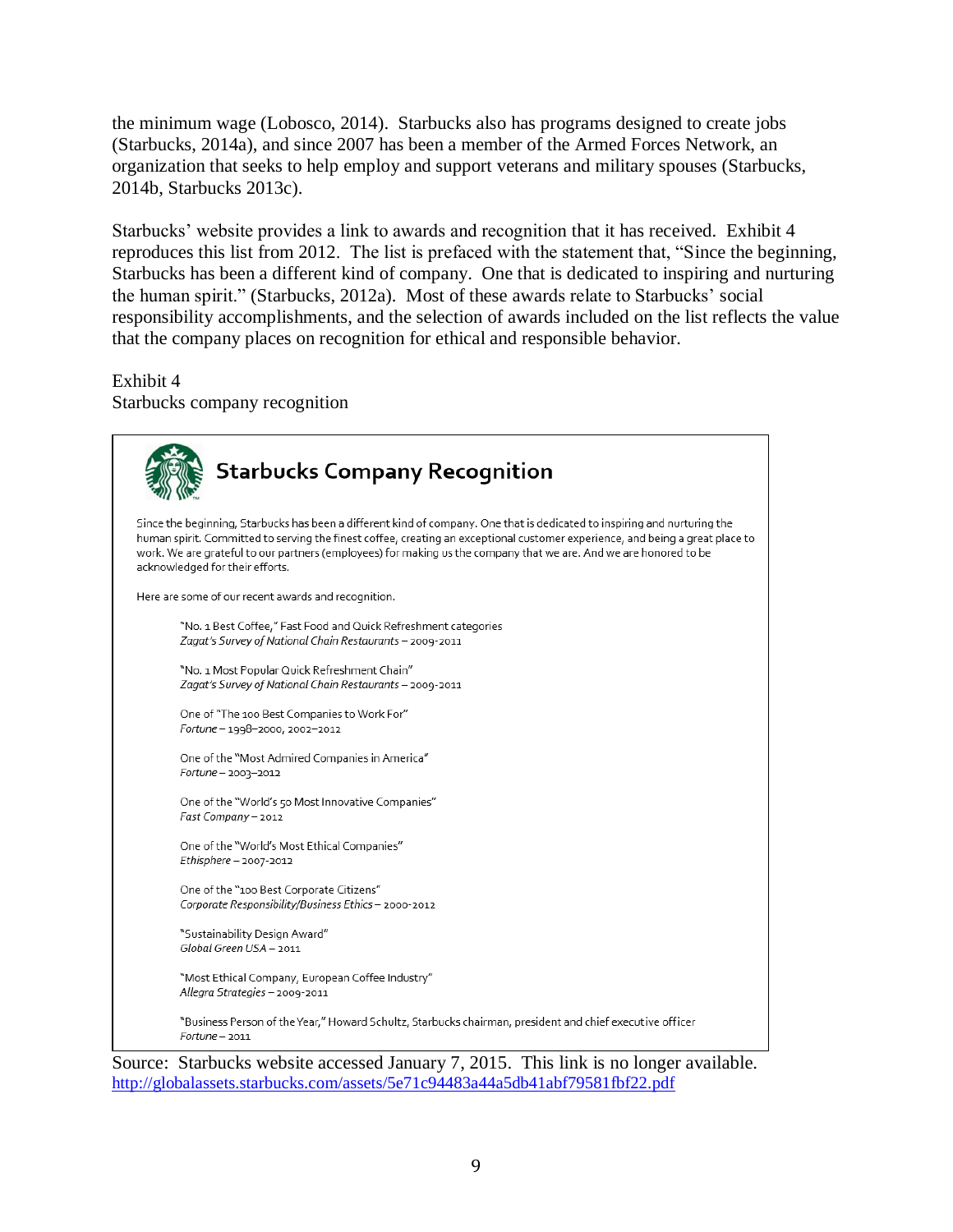#### **6. Starbucks' initial response to the UK protests**

Reuters published its "Special Report: How Starbucks avoids UK taxes" on October 15, 2012 (Bergin, 2012). The company responded quickly to the media attention, posting a statement on its website entitled "Starbucks Commitment to the UK" on October 17th (Engskov, 2012a), reproduced in Exhibit 5. In this statement, Starbucks Coffee UK's managing director, Kris Engskov, noted that while Starbucks had not paid UK corporate income tax, it had paid hundreds of millions of pounds in a variety of taxes in the UK, including National Insurance contributions for its employees. He also noted that the company was investing in UK operations, and contributing to the UK economy by opening hundreds of new stores, creating thousands of new jobs, and purchasing services and supplies from UK companies. By creating income opportunities of individuals and other UK businesses, Starbucks' economic activities helped generate UK tax revenues (Engskov, 2012a).

Exhibit 5

October 17, 2012 Statement by Starbucks Coffee UK's managing director

# Starbucks Commitment to the UK

17 October 2012 Posted by Starbucks

Following a number of stories in the media over the last day about Starbucks and the amount of tax we pay each year, I believe it's important that we share the facts with you on this important issue.

The most important thing to understand is that Starbucks does pay tax in the UK. Indeed over the last three years we have paid over £160 million in various taxes including National Insurance contribution for our 8,500 UK employees, and business rates.

The truth of the matter is, the one tax that has been debated in the media, corporation tax, is based on the profits we make in this country – and regrettably we are not yet as profitable as we'd like to be. Is our ambition to be much more profitable, and therefore pay more corporation tax? Absolutely right, and that is why we are making long-term investments in the UK, creating new jobs, opening new stores and delivering new and innovative products for our customers.

The UK represents a very important market for us and I want to be really clear about what contribution we make to the country. Yes, we pay our taxes, but we are here to invest and grow the business. We have raised capital to invest in 5,000 new jobs and open 300 new stores up and down the country. We are also creating 1,000 apprenticeship positions. We contribute to Britain by buying local products such as cakes, milk, sandwiches and using local suppliers to do things like store design and renovation. I am confident these kinds of investments will make us more profitable in the future, and as a result, the corporation tax we pay will increase.

I also wanted to clear up some misapprehensions about a few aspects of our business that have impacted our financial performance: how we source and roast our coffee beans, the royalty we pay to use the Starbucks brand in the UK and the competitive nature of selling coffee in the UK.

Let me start with the beans. To achieve economies of scale for the region we have a buying operation in Switzerland and a shared roasting plant in Amsterdam – it doesn't make good business sense for wholesale bean buying or roasting to happen in each country. So for the UK we buy and roast our coffee in Europe, the same as other Starbucks businesses in the region.

In terms of the fees we pay to use the Starbucks brand, we pay a royalty levied against our revenues to use the brand in the UK. This is applied wherever we operate in the world at a consistent rate, as is the case for many other global brands.

Finally, the UK is one of the most competitive places to sell coffee in the world and this has had a real impact on the profits we make and therefore the corporation tax we generate. There are three reasons for this. The rent we pay on our stores here in the UK is among the highest in the world. We spend more on the quality of our coffee than our competitors – offering 100% Arabica and 100% Fairtrade espresso coffees. We also spend more on store design so the customer experience is as good is it could possibly be. We have heard that these investments in quality are important to our customers and they are certainly important to us – and well worth the investment. We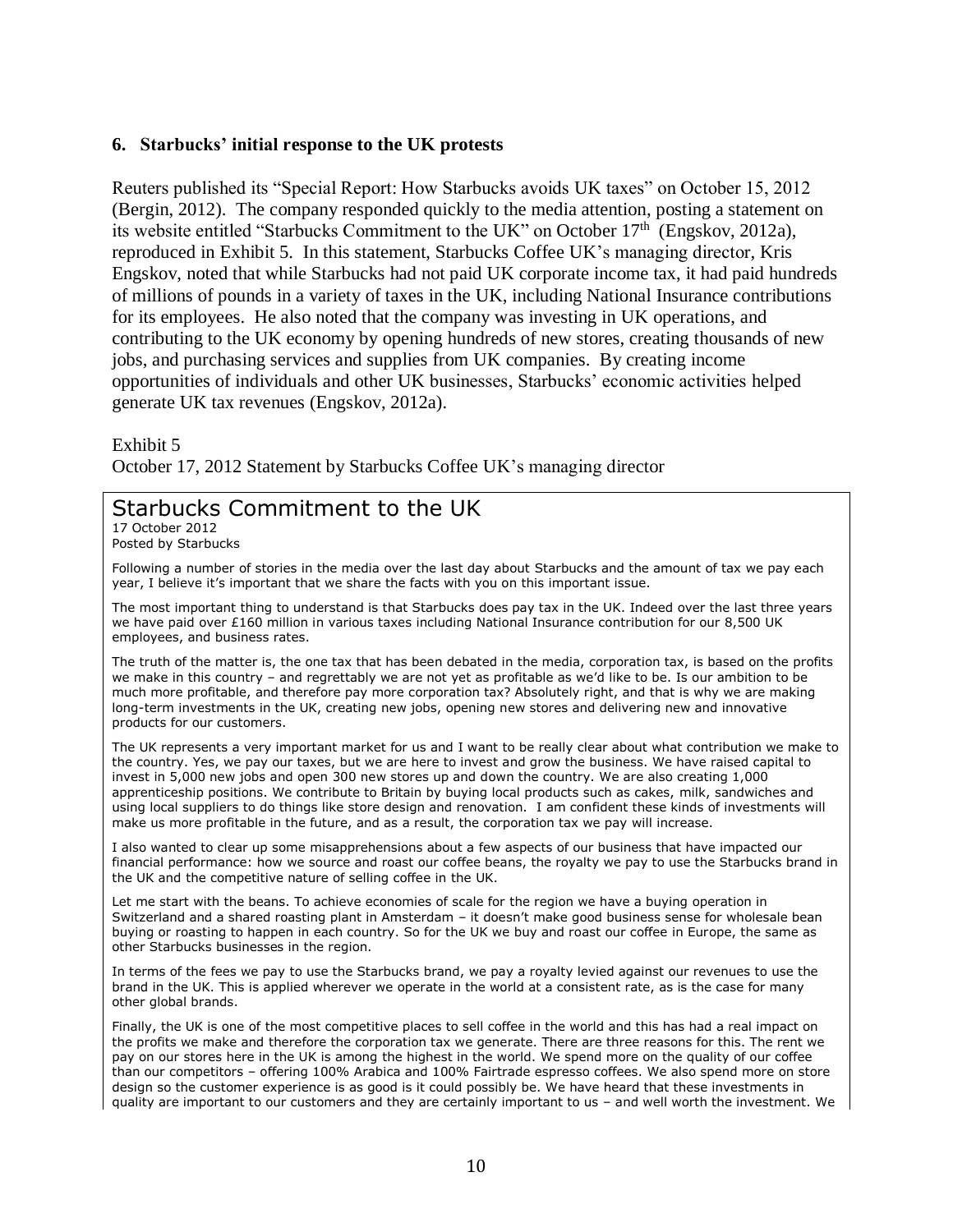haven't always got it right in the past but all of these initiatives, and our focus on making sure we give British customers what they want and need, have put us on a track for growth.

I want to say that this is a really important issue to me and to Starbucks. The UK is one of the most dynamic espresso markets in the world, and we're proud to do business and pay taxes here. As we continue to grow, we will employ more and more partners and contribute to the communities where we do business in new and meaningful ways.

Thank you for listening and I look forward to reading your comments and suggestions.

Kris Engskov Managing director Starbucks Coffee UK

Source: [http://www.starbucks.co.uk/blog/starbucks-commitment-to-the-uk/1240,](http://www.starbucks.co.uk/blog/starbucks-commitment-to-the-uk/1240) last accessed April 1, 2016.

Mr. Engskov acknowledged that Starbucks Coffee UK did buy coffee that was sourced by a Swiss affiliate and roasted by a Dutch affiliate, but argued that this made good business sense due to economies of scale. He justified the royalty fee paid for use of the Starbucks brand by arguing that this fee was applied globally at a consistent rate and that the practice was similar to that of other companies with global brands. Mr. Engskov did not comment on the tax implications of its transfer pricing or the tax benefits of the particular arrangements of the transactions across affiliates based in countries with different tax policies (Egnskov, 2012a).

As media attention grew, and Starbucks' UK tax avoidance was criticized by its customers, politicians, UK competitors and other UK businesses that paid the UK corporate tax on income, Starbucks once again responded with a public statement. On December 6, 2012 Mr. Engskov posted an "open letter" on the company's website and made a speech at the London Chamber of Commerce & Industry announcing its decision to change its approach to corporate tax (Engskov, 2012b). While reiterating that Starbucks had always paid taxes in accordance with the law, Mr. Engskov announced that the company would "voluntarily" choose not to claim UK tax deductions for inter-company royalty payments, interest charges or mark-ups on coffee included in transfer prices. Starbucks estimated that in 2013 and 2014 it would pay approximately £10 million in each year for UK corporate tax on income (Engskov, 2012b). Mr. Engskov's open letter is reproduced in Exhibit 6, and a link to his speech announcing the change in tax policy is provided in Exhibit 7. On its UK website, Starbucks posted a page with Tax FAQs that includes a link to the London Chamber of Commerce and Industry speech (Starbucks, 2014c).

Exhibit 6

December 6, 2012 open letter from Starbucks Coffee UK's managing director

# An Open Letter from Kris Engskov

06 December 2012 Posted by Kris Engskov - managing director Starbucks Coffee Company UK

Today, we're taking action to pay corporation tax in the United Kingdom– above what is currently required by tax law. Since Starbucks was founded in 1971, we've learned it is vital to listen closely to our customers – and that acting responsibly makes good business sense.

Over the more than 14 years we've been in business here in the UK, the most important asset we have built is trust. Trust with our partners (employees), our customers and the wider society in which we operate.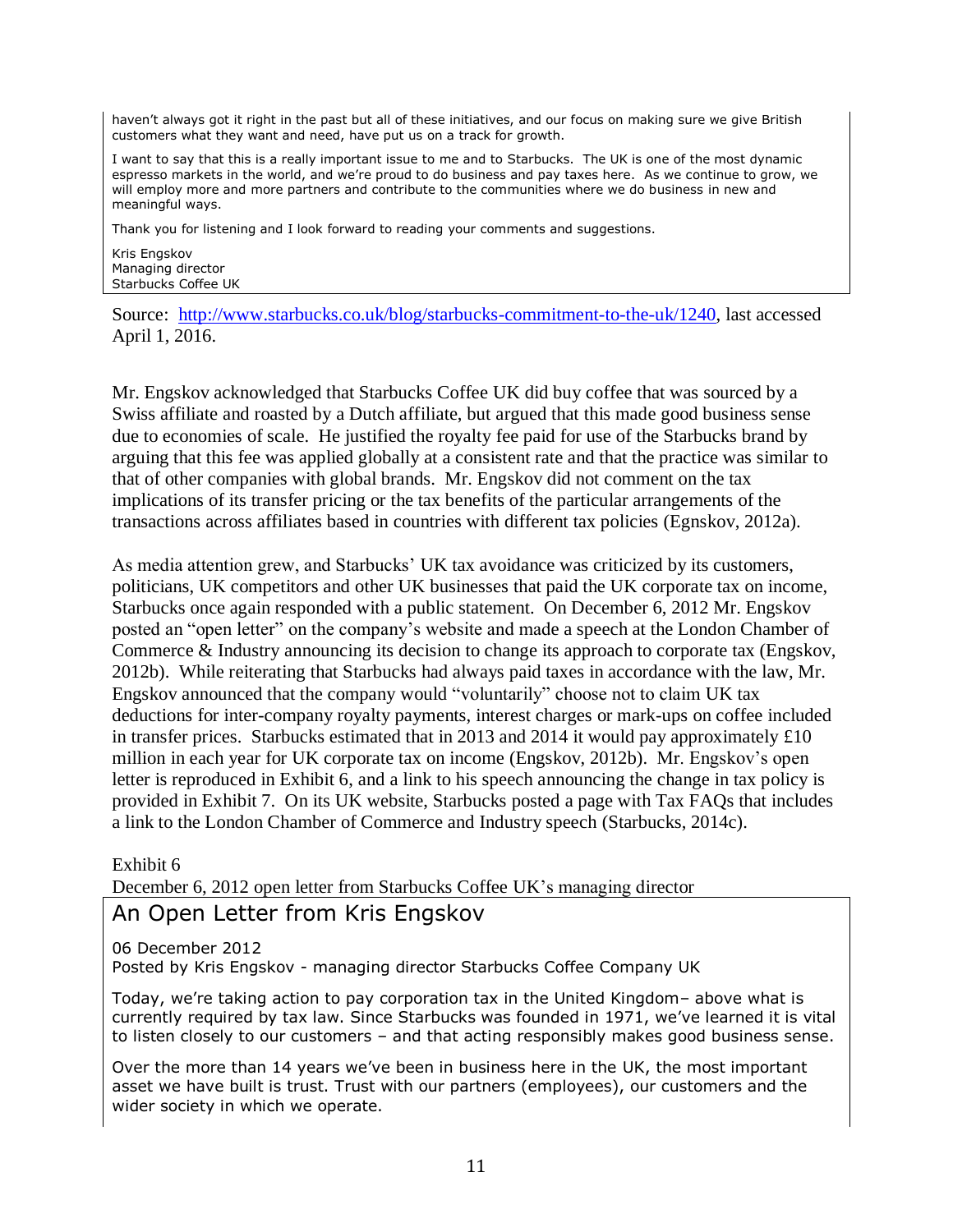The fact remains that Starbucks has found making a profit in the UK to be difficult. This is a hugely competitive market and we have not performed to our expectations over the many years we've been in business here.

It has always been our plan to become sustainably profitable in the UK. We annually inject nearly £300 million into the UK economy and are exploring additional initiatives to expand our growth and speed our way to profitability in future.

And while Starbucks has complied with all UK tax laws, today we are announcing changes that will result in the company paying higher corporation tax in the UK. Specifically, Starbucks will not claim tax deductions for royalties and standard intercompany charges. Furthermore, Starbucks will commit to paying a significant amount of tax during 2013 and 2014 regardless of whether the company is profitable during these years.

Starbucks will continue to open our books to HM Treasury and HM Revenue and Customs on an ongoing basis to ensure our financial performance and tax structure is transparent and appropriate.

The commitments Starbucks is making today are intended to begin a process of enhancing trust with customers and the communities that we have been honoured to serve for the past 14 years. And we will do even more. Our contribution will increase as we train over 1,000 apprentices over the next two years and pursue a series of initiatives that will increase employment and investment.

We know we are not perfect. But we have listened over the past few months and are committed to the UK for the long term. We hope that over time, through our actions and our contribution, you will give us an opportunity to build on your trust and custom.

Yours sincerely,

Kris Engskov, managing director, Starbucks Coffee Company UK

Source: [http://www.starbucks.co.uk/blog/an-open-letter-from-kris-engskov/1249;](http://www.starbucks.co.uk/blog/an-open-letter-from-kris-engskov/1249) last accessed April 1, 2016.

Exhibit 7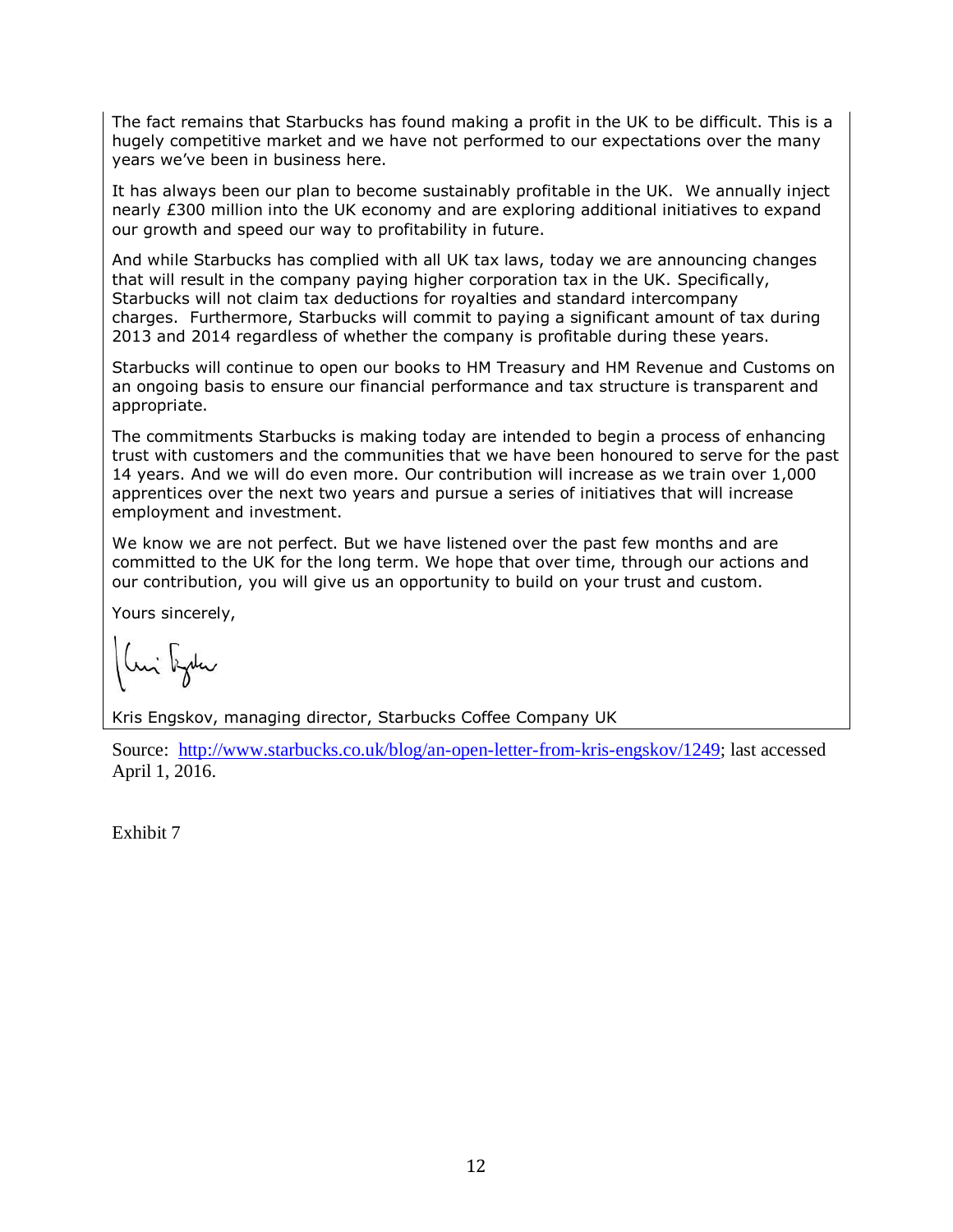Link to video of Mr. Engskov's December 6, 2012 announcement of Starbuck's change in tax policy.



# Starbucks commitment to the UK



**M** email < share ● get code ■ transcript

#### **Tax FAQs**

#### Q: Why has Starbucks decided to review its tax approach in the UK?

A: There has been much debate about reforming the current tax system in this country, specifically around corporation tax. Starbucks has paid the level of taxes required by the law. However, we have listened to our customers and it has become clear that you expect more from us than just to follow the letter of the law.

The most important asset that we have built in our time in the UK is trust - trust with our employees, customers and the wider society in which we operate. We fundamentally believe that acting responsibly and listening to our customers makes good business sense.

This is why we have decided to make clear to you that we are changing our approach to corporation tax.

#### Q: Why does Starbucks not pay tax in the UK?

A: Starbucks pays a range of taxes in the UK, but it is true that we have not paid a meaningful amount of corporation tax. Corporation tax is based on the profits a company makes. We have found making a profit in the UK difficult and therefore have not been in a position to pay much corporation tax.

Nonetheless, even though we have always paid our taxes to the letter of the law, we know that to retain public trust we need to do more.

Source: [http://www.starbucks.co.uk/our-commitment;](http://www.starbucks.co.uk/our-commitment) last accessed April 1, 2016.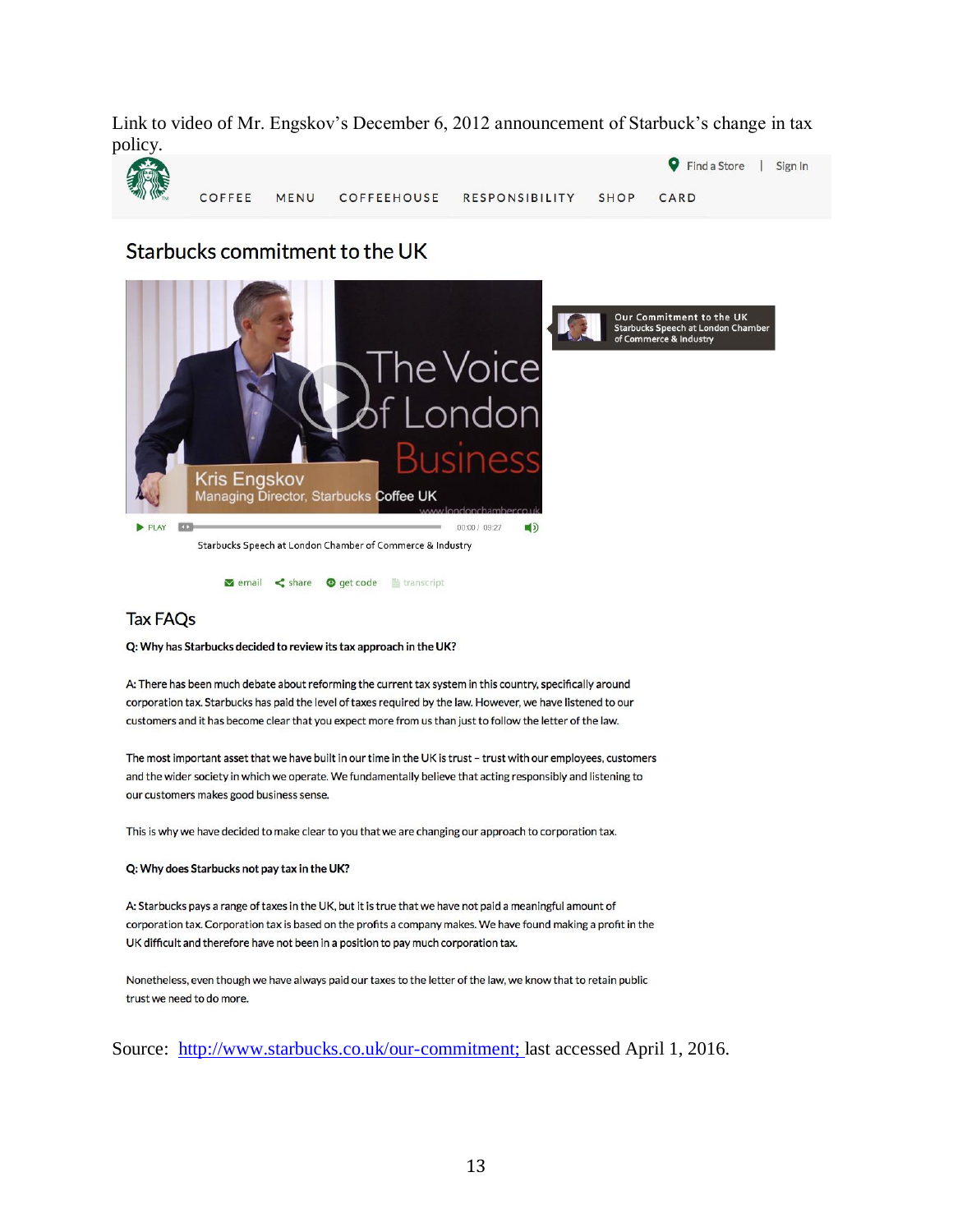Starbucks' decision to pay more UK tax than required by law did little to defuse protests about its tax avoidance practices and failure to pay UK corporate tax on income (Houlder, Jopson, Lucas & Picard, 2012). UK Uncut, the group responsible for organizing many of the tax avoidance protests at Starbucks stores in the UK, posted a press release on December 8, 2012 that commented:

*Responding to Starbucks' announcement that it will not claim tax deductions in the UK on a range of its tax arrangements and Starbucks statement regarding worker safety, Hannah Pearce, a UK Uncut supporter said:*

*"Offering to pay some tax if and when it suits you doesn't stop you being a tax dodger. This is just a PR stunt straight out of the marketing budget in a desperate attempt by Starbucks to deflect public pressure – hollow promises on press releases don't fund women's refuges or child benefits"…*

*Kara Moses, at the UK Uncut protest in Birmingham, said "So many people have come to this protest because there is genuine public outrage that multinational companies are being allowed to avoid tax while benefits and essential services are cut. Starbucks' admission that they have not been paying enough tax is a clear admission of guilt, and shows that direct action by the public works. We will keep the pressure up to end tax avoidance and these cuts that are devastating women's lives around the country."* (UK Uncut, 2012)

Even UK tax officials and politicians responded negatively to Starbucks' announcement. BBC News quoted Stephen Williams, a Treasury spokesman for the Liberal Democrats, as stating:

*"People have been joking that some of these multinationals seem to think that paying tax is voluntary. Well Starbucks have just confirmed the joke really.*

*Tax is something that is a legal obligation that you should pay according to the tax rules of a particular country. It's not a charitable donation in order to gain sort of brand value. But that seems to be what Starbucks are doing."* (BBC News, 2012)

# **7. Starbucks mission, taxes, and social responsibility**

Starbucks' Mission Statement included phrases including "To inspire and nurture the human spirit," "we take our responsibility to be good neighbors seriously," and "The world is looking to Starbucks to set the new standard." (See Exhibit 8 for Starbucks complete mission statement, circa 2011.) Starbucks' practices to shift income from the UK to low tax countries were completely legal, and common for multinational companies. As a company that portrayed itself as being a responsible citizen in the countries in which it operated, the criticisms that it paid no UK corporate income taxes had clearly hit a chord with consumers and the media in the UK It was clear that Starbucks' initial explanations, and then its subsequent decision to voluntarily pay income taxes, had not quieted critics. As the company considered what further action should be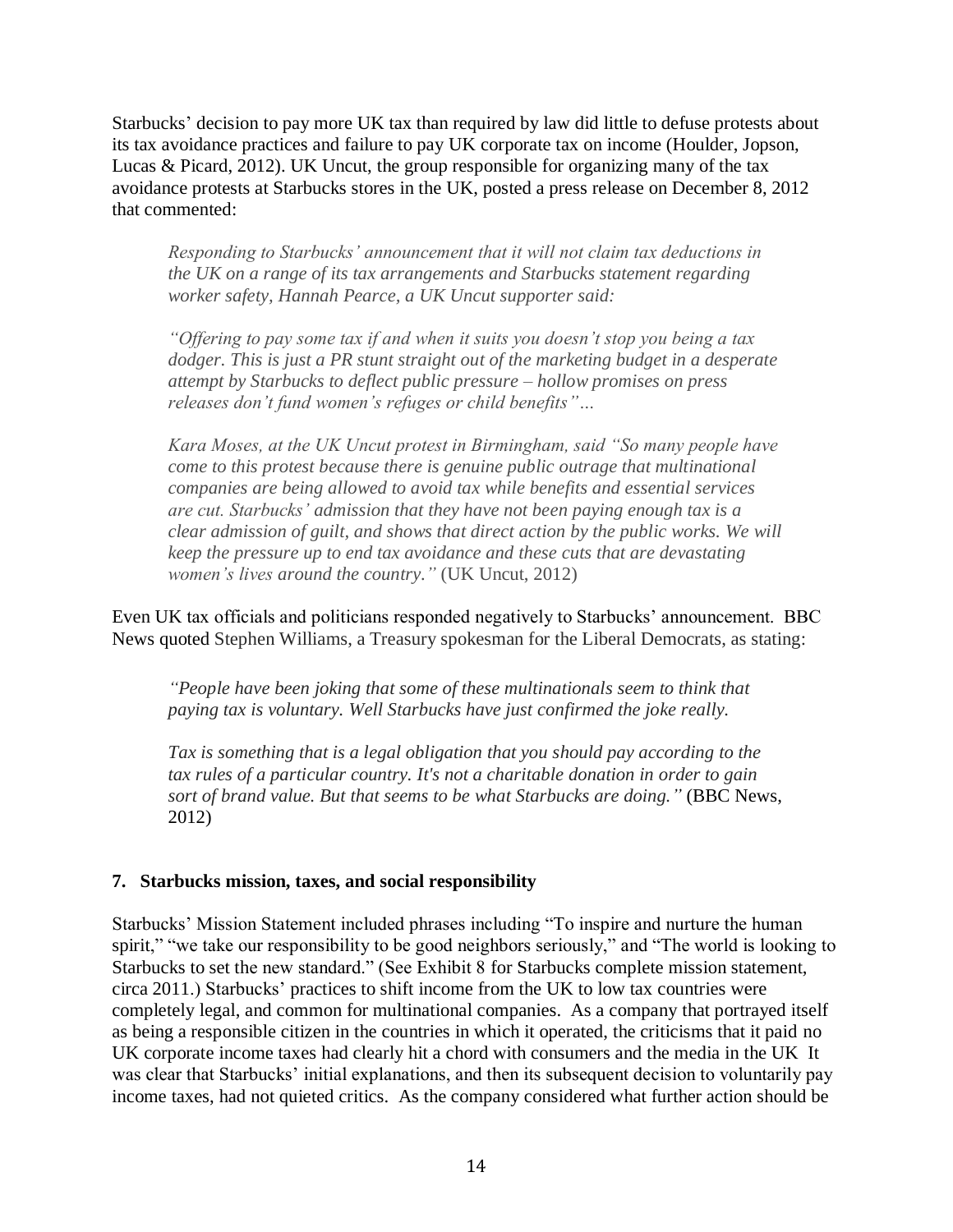taken, it needed to consider not only the public relations implications, but also whether the negative publicity would influence "socially responsible consumers" to shift their business to competitors.

Exhibit 8

Starbucks mission statement

| To inspire and nurture the human spirit— one person, one cup, and one neighborhood at a time.                                                                                                                                                                                                   |
|-------------------------------------------------------------------------------------------------------------------------------------------------------------------------------------------------------------------------------------------------------------------------------------------------|
| Here are the principles of how we live that every day:                                                                                                                                                                                                                                          |
| <b>Our Coffee</b> It has always been, and will always be, about quality. We're passionate about ethically sourcing the                                                                                                                                                                          |
| finest coffee beans, roasting them with great care, and improving the lives of people who grow them. We<br>care deeply about all of this; our work is never done.                                                                                                                               |
| <b>Our Partners</b> We're called partners, because it's not just a job, it's our passion. Together, we embrace diversity to                                                                                                                                                                     |
| create a place where each of us can be ourselves. We always treat each other with respect and dignity. And                                                                                                                                                                                      |
| we hold each other to that standard.                                                                                                                                                                                                                                                            |
| Customers When we are fully engaged, we connect with, laugh with, and uplift the lives of our customers— even                                                                                                                                                                                   |
| if just for a few moments. Sure, it starts with the promise of a perfectly made beverage, but our work goes                                                                                                                                                                                     |
| far beyond that. It's really about human connection.                                                                                                                                                                                                                                            |
| <b>Our Stores</b> When our customers feel this sense of belonging, our stores become a haven, a break from the worries<br>outside, a place where you can meet with friends. It's about enjoyment at the speed of life—sometimes<br>slow and savored, sometimes faster. Always full of humanity. |
| <b>Our Neighborhood</b> Every store is part of a community, and we take our responsibility to be good neighbors                                                                                                                                                                                 |
| seriously. We want to be invited in wherever we do business. We can be a force for positive action—                                                                                                                                                                                             |
| bringing together our partners, customers, and the community to contribute every day. Now we see that our                                                                                                                                                                                       |
| responsibility—and our potential for good—is even larger. The world is looking to Starbucks to set the new                                                                                                                                                                                      |
| standard, yet again. We will lead.                                                                                                                                                                                                                                                              |
| Our Shareholders We know that as we deliver in each of these areas, we enjoy the kind of success that rewards                                                                                                                                                                                   |
| our shareholders. We are fully accountable to get each of these elements right so that Starbucks—and                                                                                                                                                                                            |
| everyone it touches—can endure and thrive.                                                                                                                                                                                                                                                      |
| $\sim$ $\sim$ $\sim$                                                                                                                                                                                                                                                                            |

Source: This version of Starbucks' mission statement comes from an author's file, circa 2011. This version can also be found in Harvard Business School Case 9-314-068, Starbucks Coffee Company: Transformation and Renewal. The company has since adopted a different mission statement.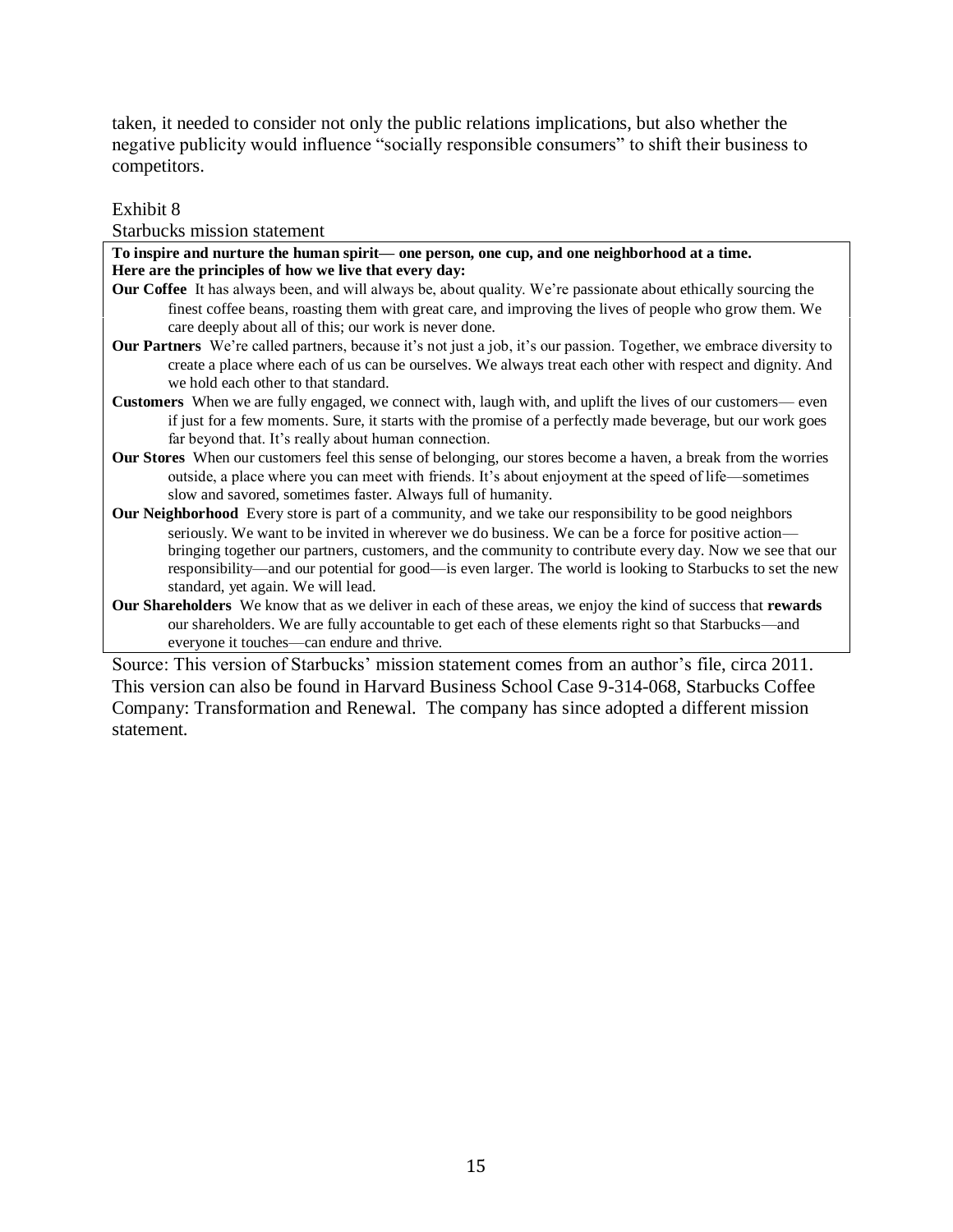### **References**

Baertlein, Lisa. (2012, November 1). Starbucks raises 2013 forecast, defies industry trend. *Reuters*. Retrieved from [http://www.reuters.com/article/2012/11/01/us-starbucks-results](http://www.reuters.com/article/2012/11/01/us-starbucks-results-idUSBRE8A01I820121101)[idUSBRE8A01I820121101](http://www.reuters.com/article/2012/11/01/us-starbucks-results-idUSBRE8A01I820121101)

Barbaro, Michael & Andrew Martin. (2008, January 30). Overhaul, make it a venti: some stores expected to close in plan to revive Starbucks. *The New York Times*, p. C1.

BBC News. (2012, December 6). Starbucks agrees to pay more corporation tax. Retrieved from <http://www.bbc.com/news/business-20624857>

BBC News. (2013, June 23). Starbucks pays UK corporation tax for first time since 2009. Retrieved from [http://www.bbc.com/news/U.K.-politics-23019514](http://www.bbc.com/news/uk-politics-23019514)

Bergin, Tom. (2012, October 15). Special Report: How Starbucks avoids UK taxes. *Reuters*. Retrieved from [http://www.reuters.com/article/2012/10/15/us-britain-starbucks-tax](http://www.reuters.com/article/2012/10/15/us-britain-starbucks-tax-idUSBRE89E0EX20121015)[idUSBRE89E0EX20121015](http://www.reuters.com/article/2012/10/15/us-britain-starbucks-tax-idUSBRE89E0EX20121015)

Bond, Shannon. (2014, April 24). Starbucks UK sales fall for first time after tax furore. *FT.com*. Retrieved from http://www.ft.com/cms/s/0/f840512e-cbf0-11e3-a934- 00144feabdc0.html#axzz4IpZtOjMF

Clegg, Stewart, Martin Kornberger, & Tyrone Pitsis. (2011). *Managing and Organizations*. Sage Publications.

Davies, Rob (2015, December 15). Starbucks pays UK corporation tax of £8.1 million. *The Guardian*. Retrieved from https://www.theguardian.com/business/2015/dec/15/starbucks-paysuk-corporation-tax-8-million-pounds

Drucker, Jesse. (2010, October 25). Google has made \$11.1 billion overseas since 2007. It paid just 2.4% in taxes. And that's legal. *Bloomberg Businessweek*, (4201), 43-44.

Engskov, Kris. (2012a, October 17). Starbucks commitment to the UK. *Starbucks*. Retrieved from<http://www.starbucks.com/blog/starbucks-commitment-to-the-uk/1240?reply=89138>

Engskov, Kris. (2012b, December 6). An open letter from Kris Engskov. *Starbucks*. Retrieved from<http://www.starbucks.com/blog/an-open-letter-from-kris-engskov/1249>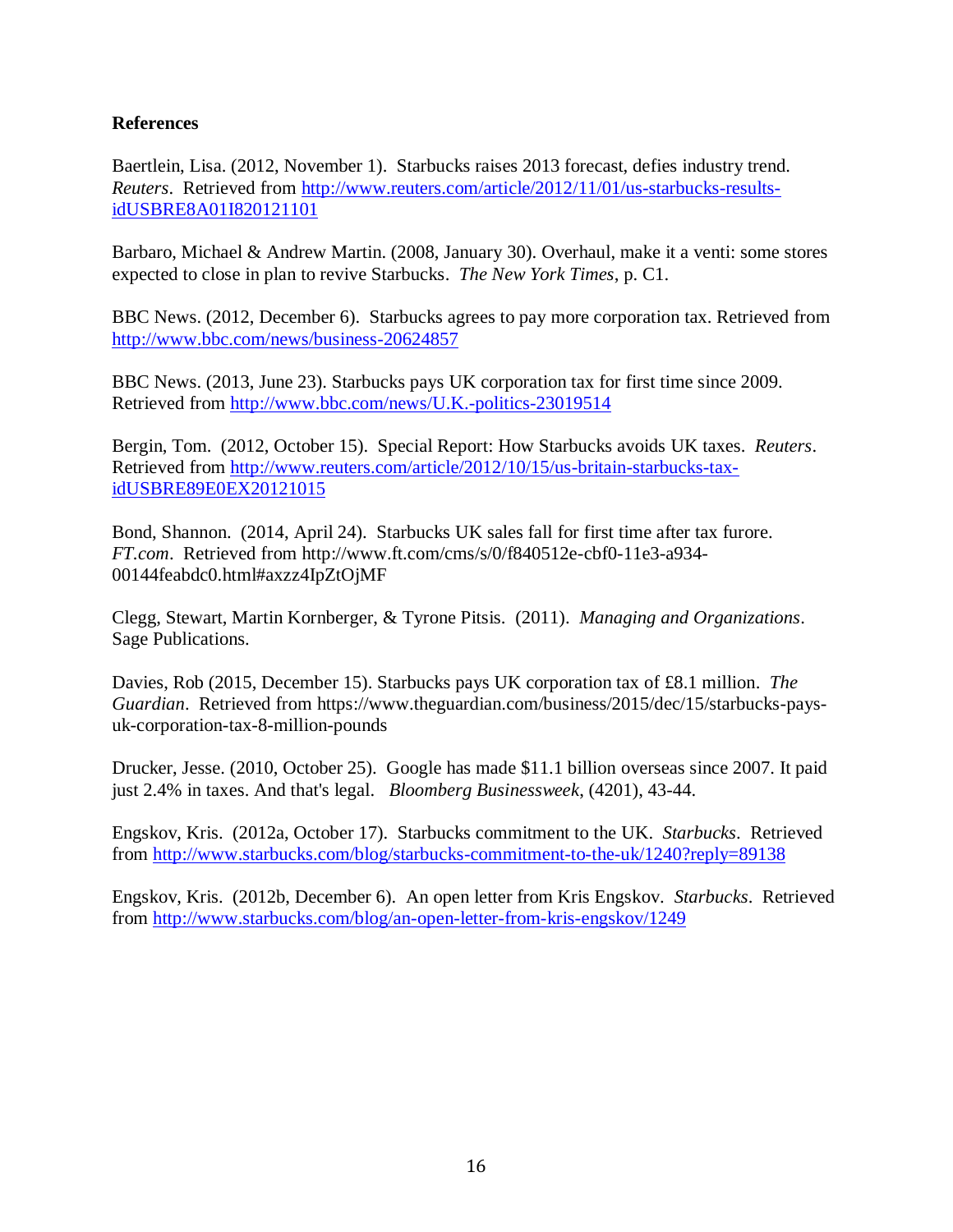European Commission. (2015, October 21). Commission decides selective tax advantages for Fiat in Luxembourg and Starbucks in the Netherlands are illegal under EU state aid rules. Press Release, retrieved from [http://europa.eu/rapid/press-release\\_IP-15-5880\\_en.htm.](http://europa.eu/rapid/press-release_IP-15-5880_en.htm) Last retrieved 5 May 2016.

European Commission. (2016, August 30). State aid: Ireland gave illegal tax benefits to Apple worth up to 13 billion euros. Press Release, retrieved from http://europa.eu/rapid/press-release IP-16-2923 en.htm. Last retrieved 30 August 2016.

Fairless, Tom. (2015, January 16). EU Details Tax Case Against Amazon. *Wall Street Journal*. Retrieved from<http://www.wsj.com/articles/eu-details-tax-case-against-amazon-1421395136>

Houlder, Vanessa. (2012, October 20). Starbucks at risk of a roasting over tax. *Financial Times*, p. 3.

Houlder, Vanessa, Barney Jopson, Louise Lucas & Jim Pickard. (2012, December 6). Starbucks pays up to avoid boycott. *FT.com*. Retrieved from [http://www.ft.com/cms/s/0/d4f84a12-3fd5-](http://www.ft.com/cms/s/0/d4f84a12-3fd5-11e2-b0ce-00144feabdc0.html#axzz3OA7Q57v4) [11e2-b0ce-00144feabdc0.html#axzz3OA7Q57v4](http://www.ft.com/cms/s/0/d4f84a12-3fd5-11e2-b0ce-00144feabdc0.html#axzz3OA7Q57v4)

Jolly, David. (2014, April 16). Criticized on taxes, Starbucks will move European offices to London. *The New York Times*. Retrieved from [http://www.nytimes.com/2014/04/17/business/international/starbucks-to-move-european-offices](http://www.nytimes.com/2014/04/17/business/international/starbucks-to-move-european-offices-to-london.html)[to-london.html](http://www.nytimes.com/2014/04/17/business/international/starbucks-to-move-european-offices-to-london.html) 

Kinicki, Angelo & Brian K. Williams. (2013). *Management: A Practical Introduction*. McGraw-Hill.

KPMG. (2016). Corporate Tax Rates Table. Retrieved from https://home.kpmg.com/xx/en/home/services/tax/tax-tools-and-resources/tax-ratesonline/corporate-tax-rates-table.html Last accessed 5 April 2016.

Lobosco, Katie. (2014, March 20). Starbucks CEO backs minimum wage raise. *CNN Money*. Retrieved from [http://money.cnn.com/2014/03/19/news/companies/schultz-minimum](http://money.cnn.com/2014/03/19/news/companies/schultz-minimum-wage/index.html)[wage/index.html](http://money.cnn.com/2014/03/19/news/companies/schultz-minimum-wage/index.html)

McKinley, John. (2013, October 1). Transfer pricing and its effect on financial reporting. *Journal of Accountancy*, Retrieved from <http://www.journalofaccountancy.com/issues/2013/oct/20137721.html>

McKinnon, John & Damian Paletta. (2014, September 22). Obama Administration issues new rules to combat tax inversions. *Wall Street Journal.* Retrieved from <http://www.wsj.com/articles/treasury-to-unveil-measures-to-combat-tax-inversions-1411421056>

Neville, Simon. (2014, December 1). Starbucks completes £20 million tax payment as coffee chain seeks to pub scandal behind. *The Independent*. Retrieved from [http://www.independent.co.uk/news/business/news/starbucks-completes-20-million-tax](http://www.independent.co.uk/news/business/news/starbucks-completes-20-million-tax-payment-as-coffee-chain-seeks-to-put-scandal-behind-9896360.html)[payment-as-coffee-chain-seeks-to-put-scandal-behind-9896360.html](http://www.independent.co.uk/news/business/news/starbucks-completes-20-million-tax-payment-as-coffee-chain-seeks-to-put-scandal-behind-9896360.html)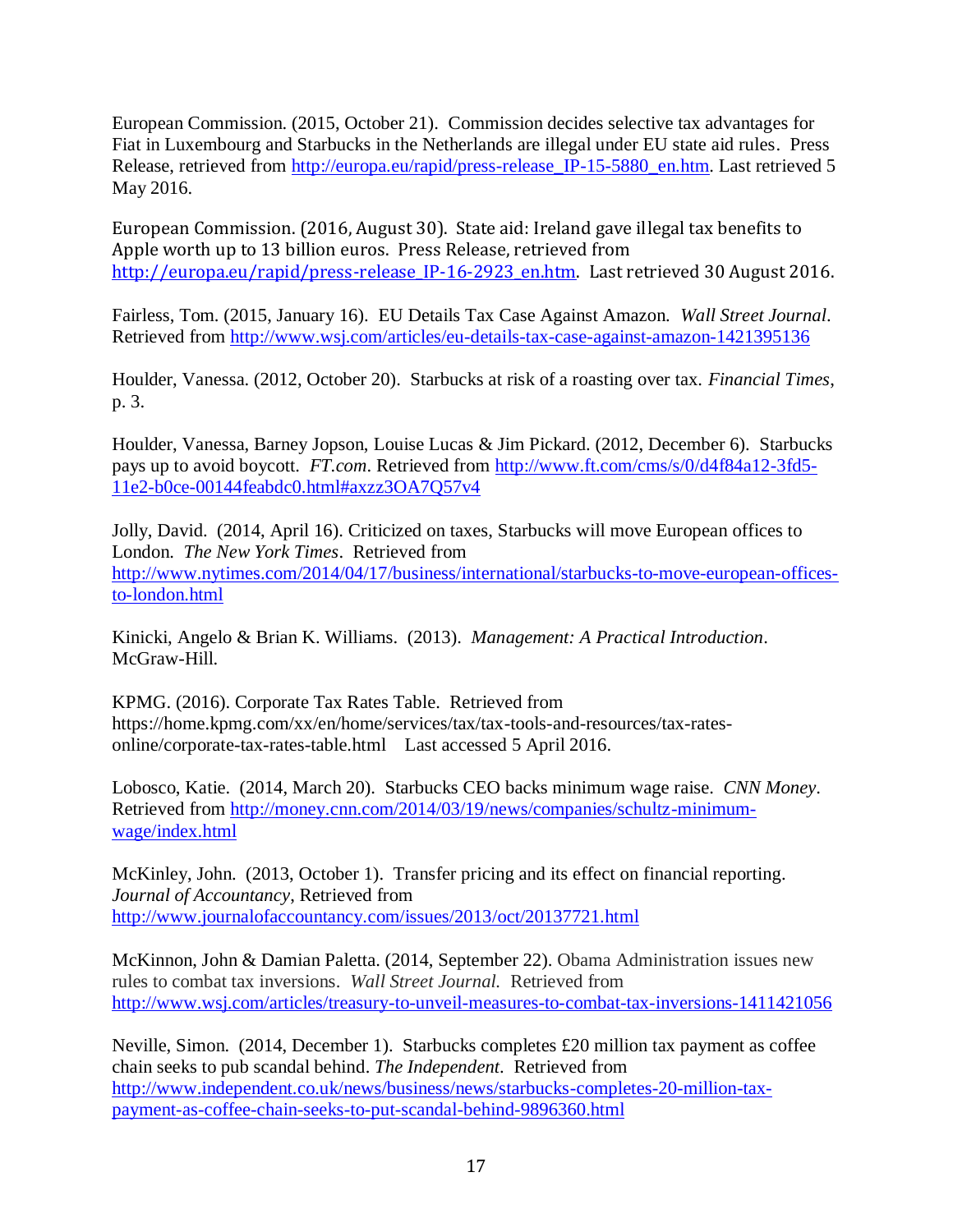Neville, Simon & Jonathan Prynn. (2014, December 1). Starbucks zero tax admission: Coffee giant won't pay 'normal' level for three more years, says boss 'there's nothing abnormal about the way company is run in Britain'. *Evening Standard*, 54, 1.

OECD (2015). *Explanatory Statement,* OECD/G20 Base Erosion and Profit Shifting Project, OECD. Retrieved from http://www.oecd.org/ctp/beps-explanatory-statement-2015.pdf

Petroff, Alanna. (2013, June 24). Starbucks starts paying UK tax. *CNN Money*. Retrieved from <http://money.cnn.com/2013/06/24/news/companies/starbucks-uk-tax/>

Pfizer Press Release (2016, April 6). Pfizer Announces Termination of Proposed Combination With Allergan. Retrieved from [http://www.pfizer.com/news/press-release/press-release](http://www.pfizer.com/news/press-release/press-release-detail/pfizer_announces_termination_of_proposed_combination_with_allergan)[detail/pfizer\\_announces\\_termination\\_of\\_proposed\\_combination\\_with\\_allergan](http://www.pfizer.com/news/press-release/press-release-detail/pfizer_announces_termination_of_proposed_combination_with_allergan)

Rubin, Richard. (2015, November 18). Treasury department plans anti-inversion tax rules this week. *Wall Street Journal*. Retrieved from [http://www.wsj.com/articles/treasury-department](http://www.wsj.com/articles/treasury-department-plans-anti-inversion-tax-rules-this-week-1447883186)[plans-anti-inversion-tax-rules-this-week-1447883186](http://www.wsj.com/articles/treasury-department-plans-anti-inversion-tax-rules-this-week-1447883186)

Scholes, Myron & Mark Wolfson. (1992). *Taxes and Business Strategy*. Prentice-Hall.

Scholes, Myron, Mark Wolfson, Merle Erickson, Michelle Hanlon, Edward Maydew, & Terrence Shevlin. (2015). *Taxes & business strategy, 5/e*. Prentice Hall.

Schultz, H. (2008, January 6). Transformation Agenda Communication #1. Retrieved from <http://news.starbucks.com/news/howard-schultz-transformation-agenda-communication-1>

Starbucks. (2012a). Starbucks company recognition. Retrieved from [http://globalassets.starbucks.com/assets/5e71c94483a44a5db41abf79581fbf22.pdf;](http://globalassets.starbucks.com/assets/5e71c94483a44a5db41abf79581fbf22.pdf) link no longer available.

Starbucks. (2012b). Your Special Blend: Rewarding Our Partners. Retrieved from <http://www.starbucks.com/assets/7343fbbdc87845ff9a000ee009707893.pdf>

Starbucks. (2012c). 2012 Global Responsibility Report. Retrieved from http://www.starbucks.com/responsibility/global-report

Starbucks. (2013a). *Annual Report*. Retrieved from <http://investor.starbucks.com/phoenix.zhtml?c=99518&p=irol-reportsAnnual>

Starbucks. (2013b). *Global Responsibility Report*. Retrieved from <http://www.starbucks.com/responsibility/global-report>

Starbucks. (2013c). Starbucks Focuses Hiring Strategy on Veterans and Military Spouses. Retrieved from https://news.starbucks.com/news/starbucks-focuses-hiring-strategy-on-veteransand-military-spouses